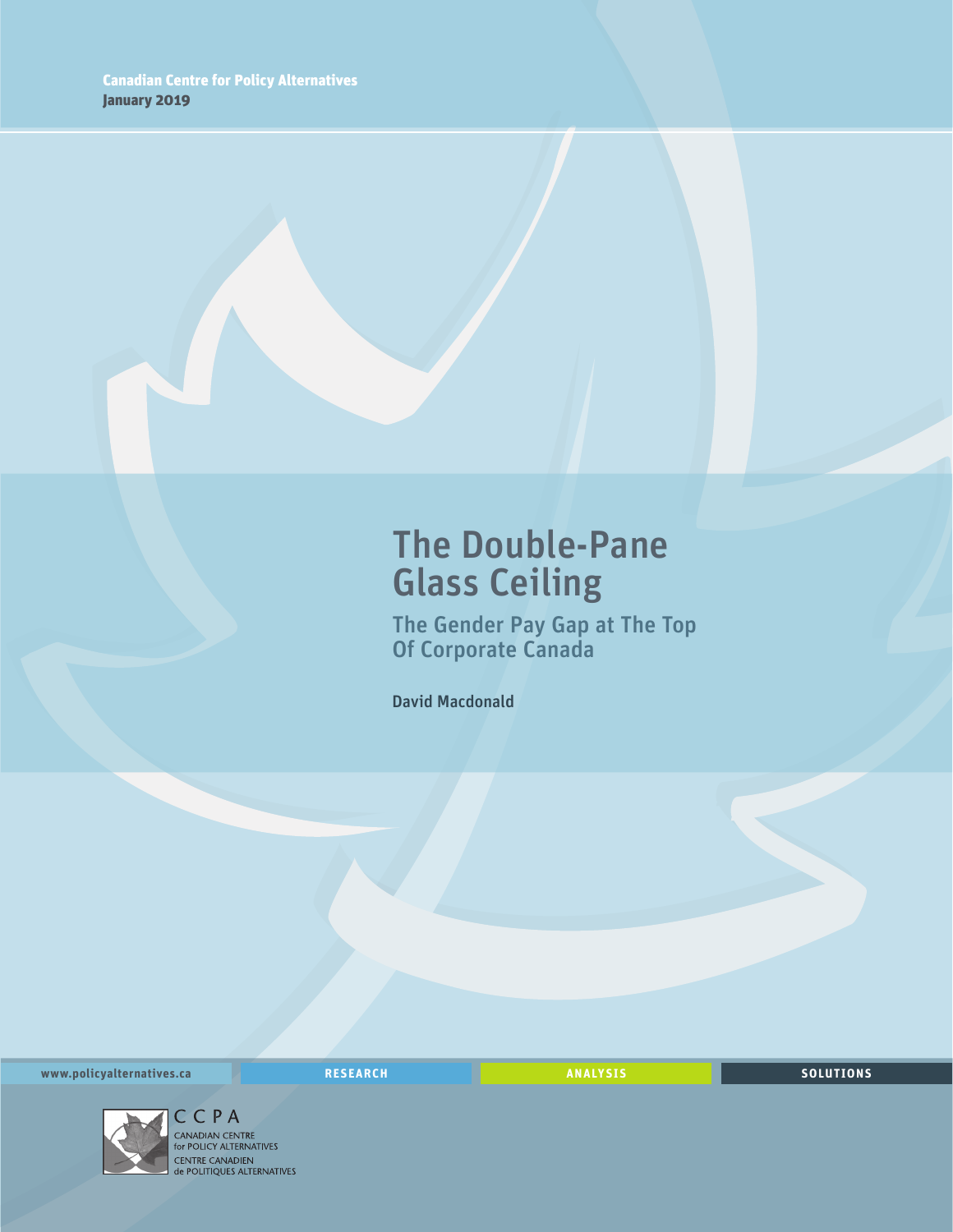

CCPA CANADIAN CENTRE<br>for POLICY ALTERNATIVES **CENTRE CANADIEN** de POLITIQUES ALTERNATIVES

#### **ISBN 978-1-77125-430-4**

This report is available free of charge at www. policyalternatives.ca. Printed copies may be ordered through the CCPA National Office for \$10.

#### **Please make a donation...**

**Help us to continue to offer our publications free online.**

With your support we can continue to produce high quality research—and make sure it gets into the hands of citizens, journalists, policy makers and progressive organizations. Visit www.policyalternatives.ca or call 613-563-1341 for more information.

The CCPA is an independent policy research organization. This report has been subjected to peer review and meets the research standards of the Centre.

The opinions and recommendations in this report, and any errors, are those of the authors, and do not necessarily reflect the views of the funders of this report.



#### **About the author**

David Macdonald is a senior economist at the CCPA.

#### **Acknowledgements**

Many thanks for the research assistance of Elliot Setzer, Jesse Whattam and Rosa Zetler. Thanks also to Vicky Smallman and Katherine Scott for the comments on an earlier version of this paper.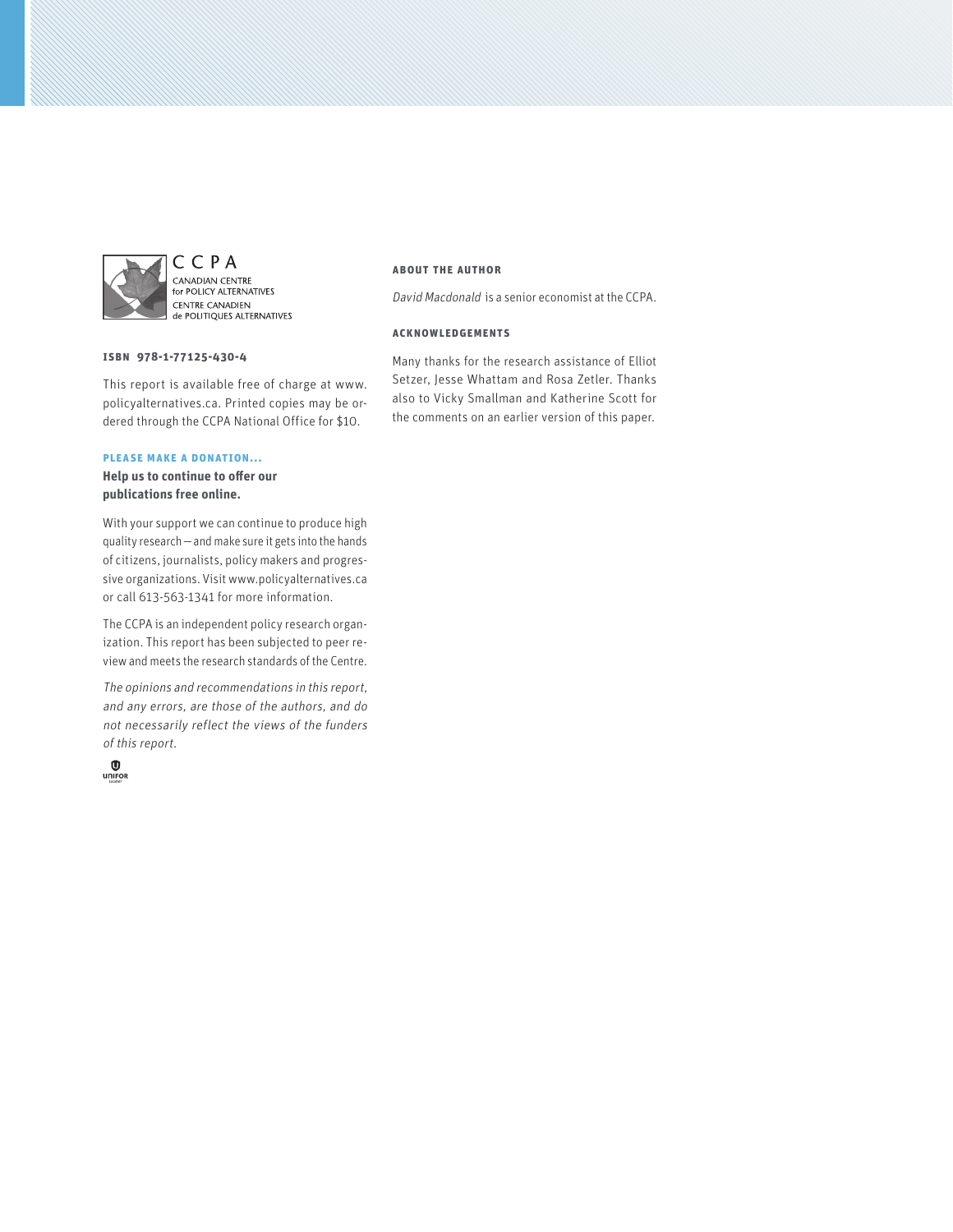## Executive Summary

WHILE SIGNIFICANT ATTENTION has been paid to gender equity on corporate boards of directors, more recently focus has shifted to top executive positions in the same companies. Hard quotas for gender representation on boards in countries like Norway have led to positive results, but better board diversity has not filtered into executive positions.

In a world striving for gender equality, a look at executive positions in Canada reveals some of the worst gender inequality, with a significant representation and pay gap: a double-pane glass ceiling. This paper focuses primarily on the pay gap and is one of the first to do so in detail in Canada. It examines all top executives (CEOs and the rest of the C-suite, including CFOs, COOs, etc.) at Canada's largest public companies on the S&P/TSX Composite, the largest 250-odd companies in the country.

Only 4% of Canadian CEOs and 10% of top executives are women. Even when women do break into this rarified group, they are still paid less than their male colleagues. Among full-time workers, women make \$0.83 for every dollar men make. Among senior managers the ratio is marginally better, at \$0.86. However, among top executives, women make an abysmal \$0.68 for every dollar their male colleagues make. This amounts to women at the top of corporate Canada getting paid \$950,000 less a year.

It's not base salary but bonus pay that drives the gap between women and men in the C-suite. Bonus pay is almost entirely based on company share price, but the pay gap persists even within companies where male and fe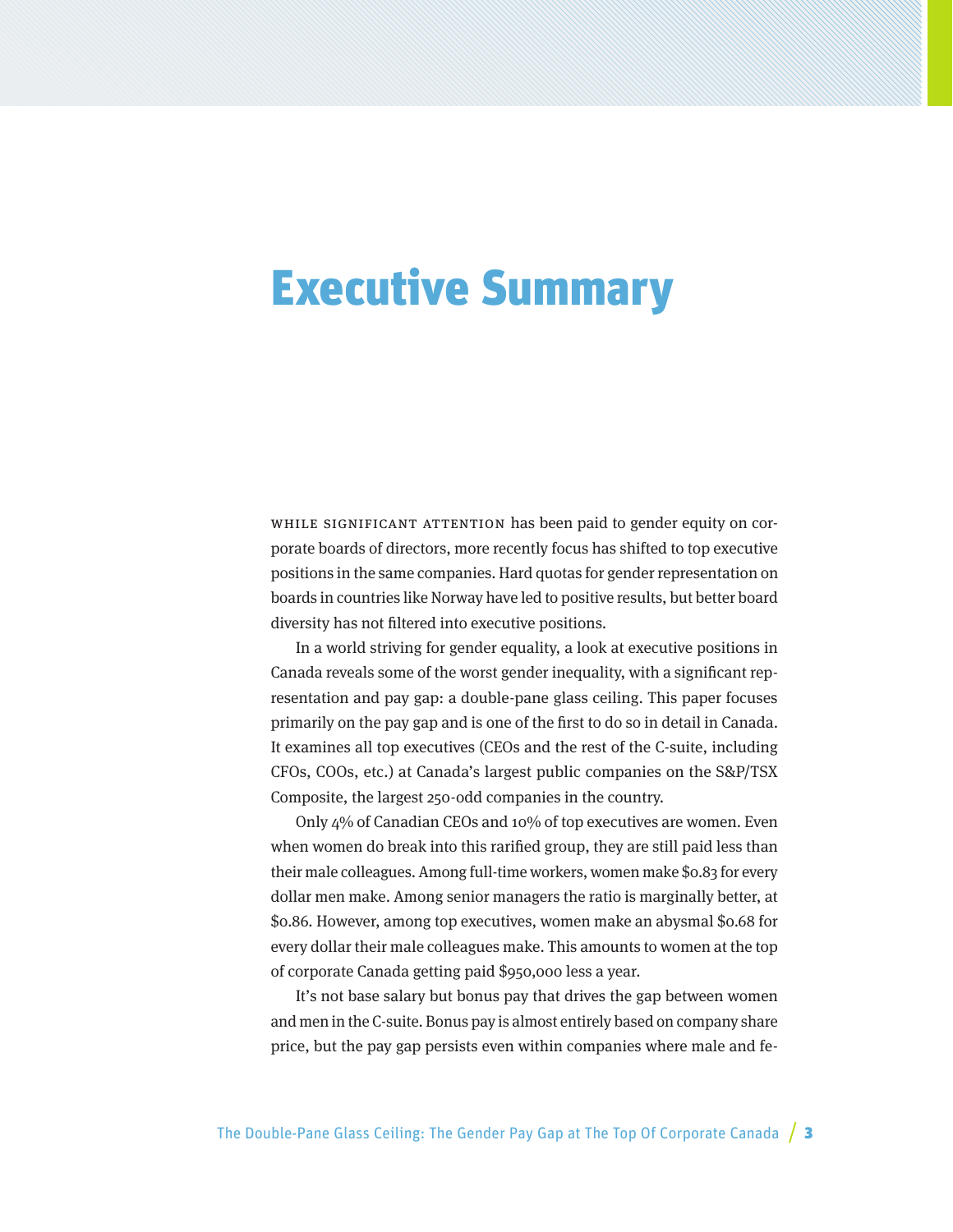male executives face the same share price, suggesting that the difference in pay has little to do with women's "performance."

Three factors account for three-quarters  $(77%)$  of the gender pay gap, while the remaining 23% is unexplained. The most important factor, accounting for 55% of the pay gap, is position type. Women very rarely make it to the CEO chair where the pay is astronomically higher. They are far more likely to graduate to the C-suite through so called "staff roles"—usually general council or HR positions that do not involve profit-and-loss duties and therefore make the CEO chair less of a possibility. Meanwhile, men in the C-suite are more likely to have "line roles" in investment or COO positions, which do lead to the extravagantly compensated CEO position.

The second factor is company size, which accounts for 13% of the pay gap. Larger companies pay more, and are less likely to employ women as top executives. When they do employ women, they tend to pay them less. On the other hand, pay for all top executives and the pay gap between men and women is lower in smaller companies.

The third factor, company sector, accounts for 9% of the gender pay gap. Companies in particular industries (namely energy, basic materials, utilities and industrials) employ a large number of female top executives, but they also have among the largest pay gaps. As a result, these industries are driving up the average pay gap. On the other hand, industries with reverse pay gaps, where women executives are paid more than men (namely entertainment, communications and consumer durables), also employ almost no female executives. As a result, the effect of that reverse pay gap is negligible.

There is no shortage of qualified women for top executive positions. Women have been graduating from key C-suite programs at Canadian universities at rates similar to men since at least the 1990s. But even with these key qualifications women are more likely to start at an entry-level job and to make less than male colleagues in their first position. Women receive fewer high-profile assignments and are less likely to be consulted on important decisions. Their mentors are less likely to secure them critical promotions. Women also face social pressure of not wanting to be labelled "intimidating," "bossy" or "too aggressive" when they ask for the same things that men ask for, which means they are less likely to negotiate for higher pay and more likely to ask for less when they do.

One key excuse often offered for the gender gap in corporate Canada is that corporations promote based on "merit" and that's why there are so few women in top jobs—companies just can't find deserving women. It strains credibility that of the 10 million working women in Canada, 124 (the number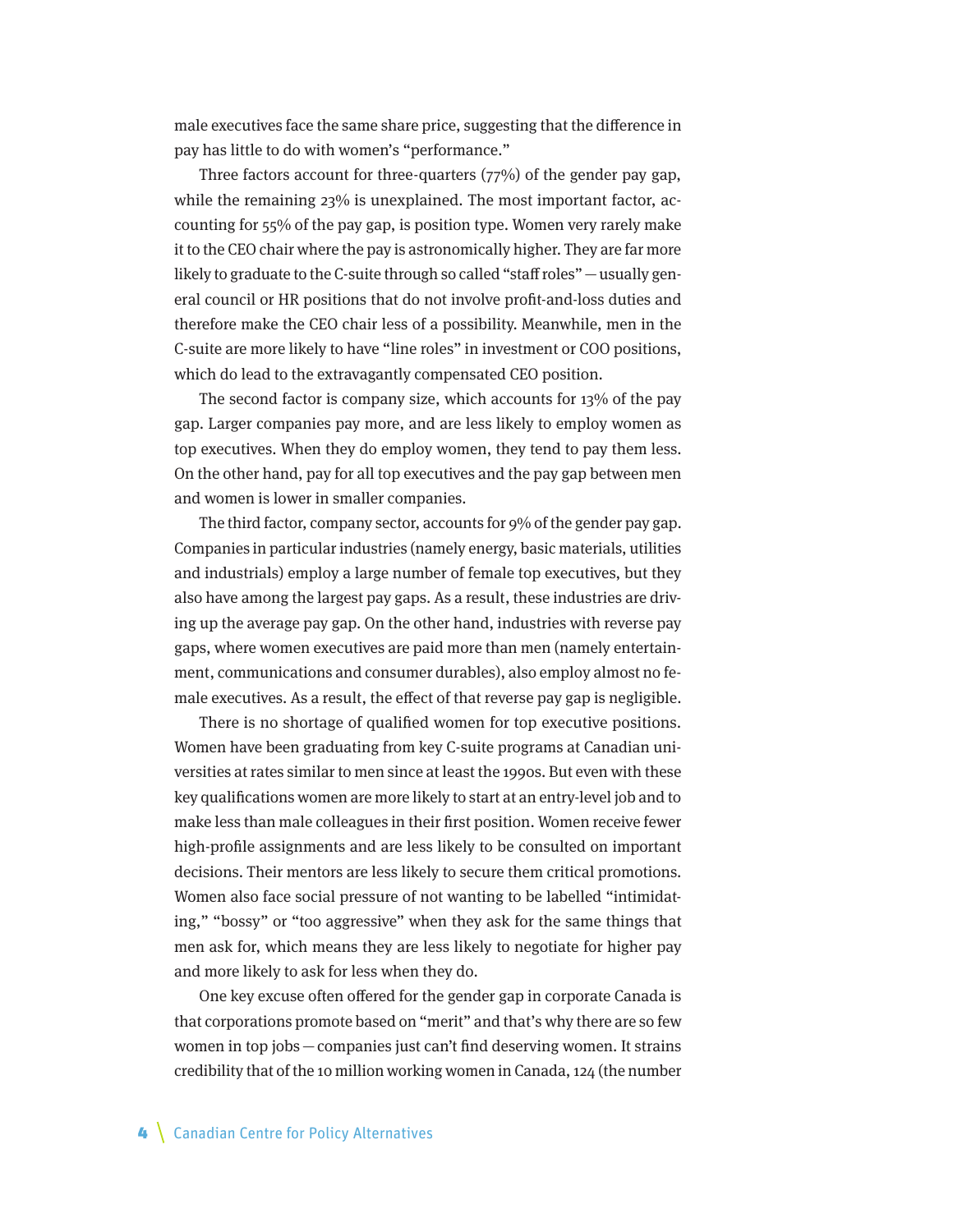required for gender parity) could not be found who are competent enough to be CEOs of Canada's largest companies. The idea that this is somehow due to lack of "merit" is also hard to sustain when we see how women are impeded from day one on the job. And applied to the pay gap itself, the merit argument would hold that the women who do make it to the top jobs in corporate Canada somehow still merit substantially lower pay.

Gender equality in the corporate world, as elsewhere in society, is a multifaceted issue. It cannot be divorced from the absence of important programs like affordable child and elder care. Nor can it be divorced from a system of tax preferences that go almost entirely to executive "bonus pay," the key area creating the gender pay gap among top executives.

The lack of female executives and their substantial pay gap is an issue of fairness in its own right, but it also lays bare the cumulative impact of corporate culture on women's working lives. These profound gender inequalities also expose the bankruptcy of the "merit" argument as a basis for the egregious rates of pay for corporate executives in Canada more generally.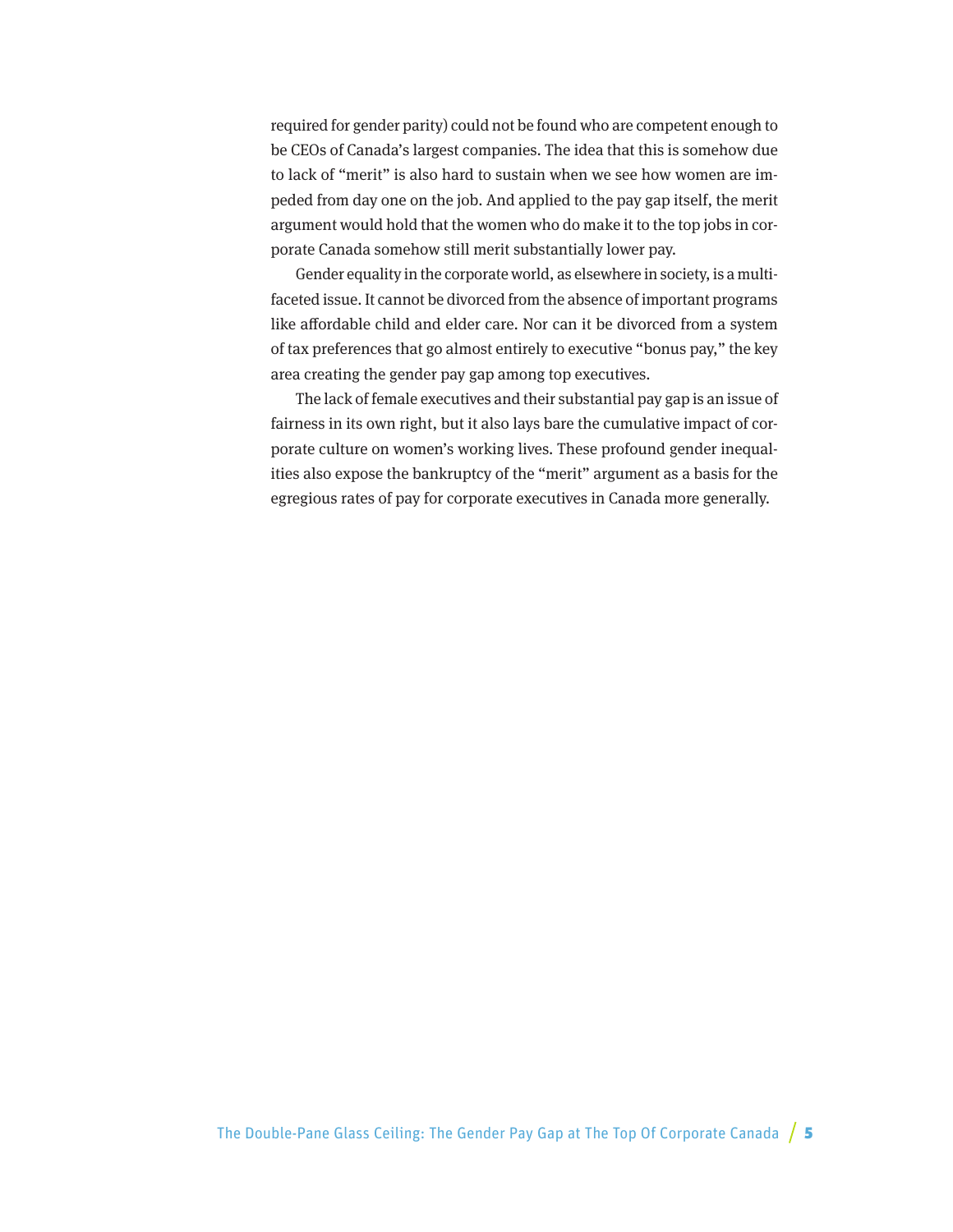### Introduction

In the age of #MeToo and gender parity in the federal cabinet, more attention is being paid to women's representation in key leadership positions. At the same time, recent political trends have focused attention on the damaging impact of ever-higher pay for the top 1% of Canadians with much slower progress for the rest of Canadians.

Women are graduating from post-secondary institutions in record numbers in Canada, many of them in highly paid fields, yet they still face considerable barriers in the labour market. On average, women are more likely to work part-time or fewer hours per week, for lower levels of pay, and to be concentrated in less lucrative fields, such as wholesale and retail trade, accommodation and food, or personal care work.1 Even women working in more highly paid sectors, such as health care and social assistance or business, finance and administration, are concentrated in lower-level jobs. All of these factors contribute to substantial gender pay gaps. Canada is not alone in this regard: the pursuit of gender equality — here and across the world — is an uphill battle.<sup>2, 3</sup>

Canada's ranking in the World Economic Forum's Global Gender Gap Report improved markedly in 2017. This was in large part due to improvements in gender representation in ministerial positions, but also because the wage gap is closing more generally.<sup>4</sup> Unfortunately, the same report highlights how far the category of "legislators, senior officials and managers" still has to go to reach gender parity.5 While the federal government has focused attention on gender equality in politics, corporate Canada is nowhere near parity in its own ranks.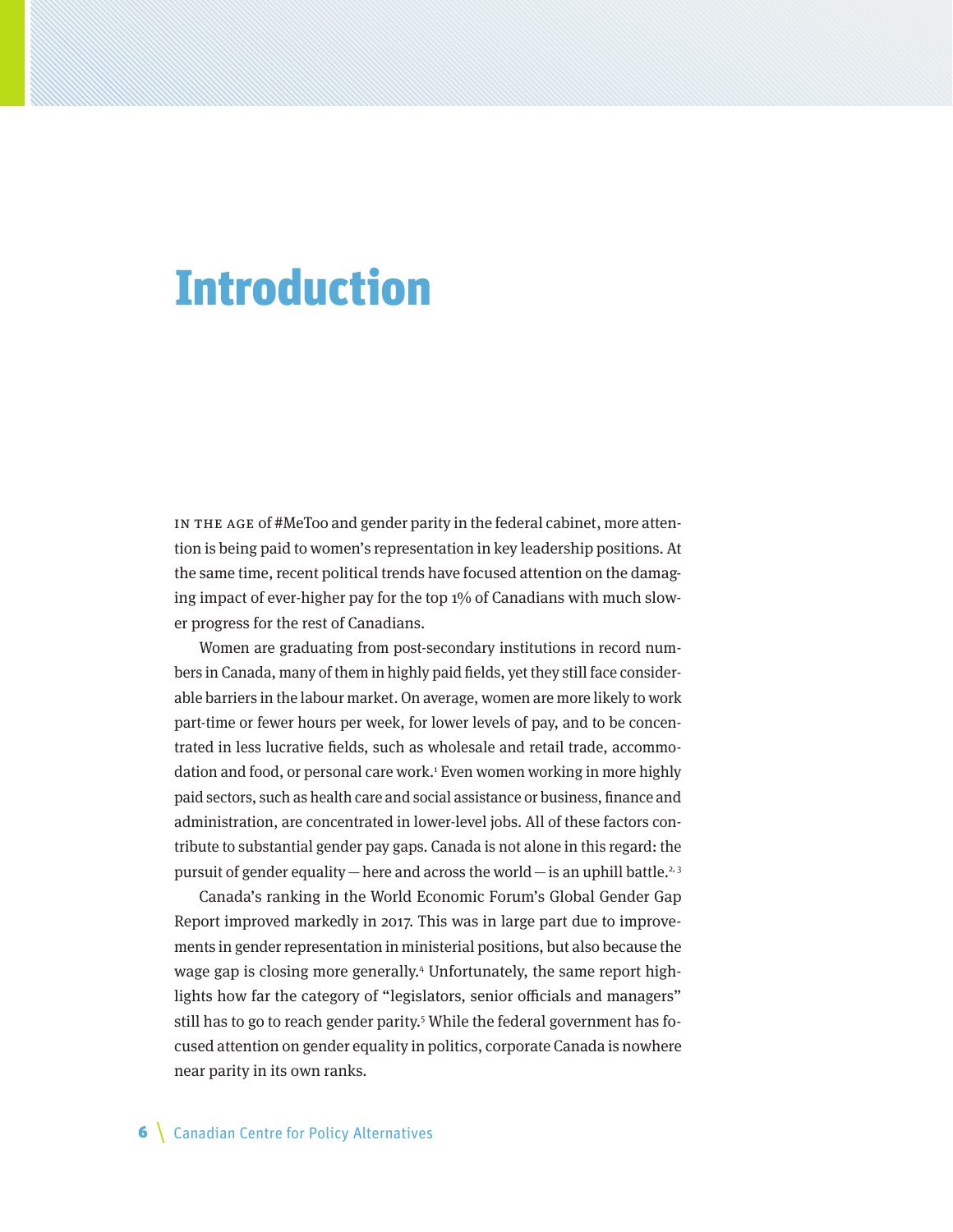The low ratio of women on Canadian boards is well examined,<sup>6</sup> with more recent analysis also pointing to the poor gender ratio among top executives7, 8 and CEOs.9 But little research has been conducted examining the gender pay gap for women who actually make it into top executive positions in Canada.10 This report examines the gender pay gap of the top executives running companies on the S&P/TSX composite, the top 250-odd publiclytraded companies in Canada.

This report examines the pay of all the named executive officers (NEOs) from any company on the S&P/TSX Composite. The NEO category includes both the chief executive officer (CEO) and chief financial officer (CFO) as well as the next three highest-paid people in a company, making up roughly five NEOs per company. This group is often called the "C-suite" because their titles start with "C" for "chief" and their offices are often grouped together in a suite. Companies are required to publish detailed pay information on their NEOs, which is the basis for this report. For simplicity's sake, NEOs will be referred to as "top executives" for the remainder of this report. In total, 1,189 top executives from 2017 have been included in this study. For more details on methodology, see the Appendix.

Those who make it to top executive positions are in a rarified world of very high pay and substantial responsibility. If women make it to this level, they've broken through an important aspect of the glass ceiling. However, most women working in the corporate world won't make it this far—not to the CEO position nor to any of the other top executive positions. It is important to examine these executive positions from a gender-equity perspective because it provides a critical insight into how little the ideas of equality have permeated historically closed areas of society, like corporate leadership positions.

Certainly the women who make it into top executive positions are not only privileged compared to other women, but compared to almost all men in Canada. Average pay of just over \$2 million a year is nothing to sneeze at. Nevertheless, the overwhelmingly male leadership of these companies is not just at the very top, but is pervasive, as this report shows. Examining the very top allows us to determine how much has really changed among corporate elites in the age of gender equality.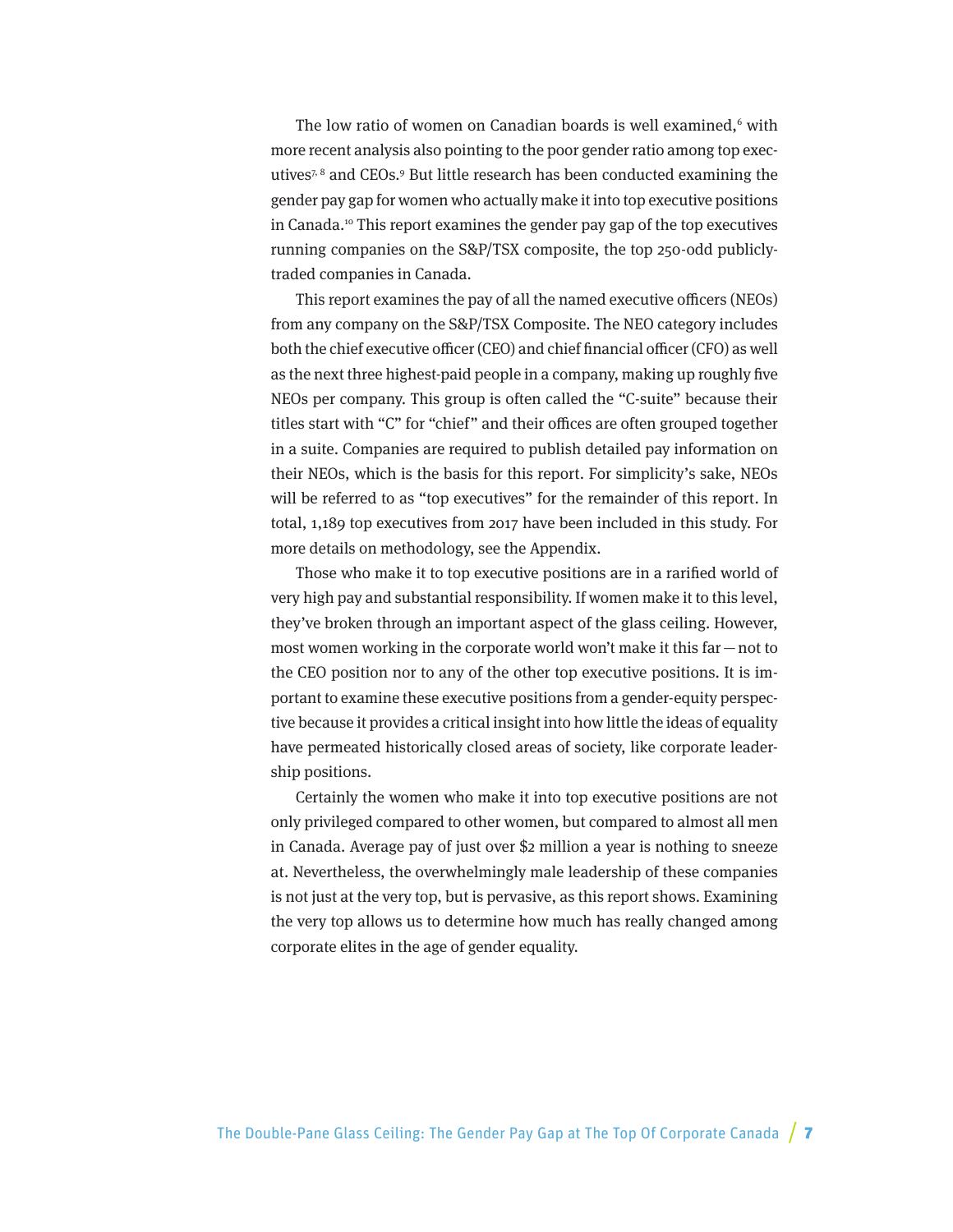# Gender Disparity In Corporate Canada

Corporate diversity (or the complete lack thereof) on both corporate boards of directors and among top executives has been a sore point for corporate Canada for years. Various voluntary approaches have been mandated, starting in 2014 with Canadian Securities Administrators introducing new disclosure requirements of corporate plans for gender diversity in its leadership ranks, commonly known as "comply or explain." Toronto Stock Exchange (TSX) companies are required to disclose the proportion of women in their leadership ranks and any plans to boost those figures.<sup>11</sup> However, there is no legal requirement to have a plan. If a company doesn't comply, it only needs to explain why  $-$  the equivalent of explaining why the dog ate your homework.

This year, the federal government's Bill C-25, passed in May 2018,<sup>12</sup> further requires federally incorporated businesses to disclose representation of women, visible minorities, persons with disabilities and Indigenous people on their boards and among their top executives. Unfortunately, the proportion of companies that are under the federal jurisdiction is relatively limited, including only telecommunications companies, banks, airlines and transportation companies.

Even when companies do have targets, the bar for success is low and progress is painfully slow. The common numerical target for gender diversity on boards is a quarter to a third, not a half.13 Targets for board diversity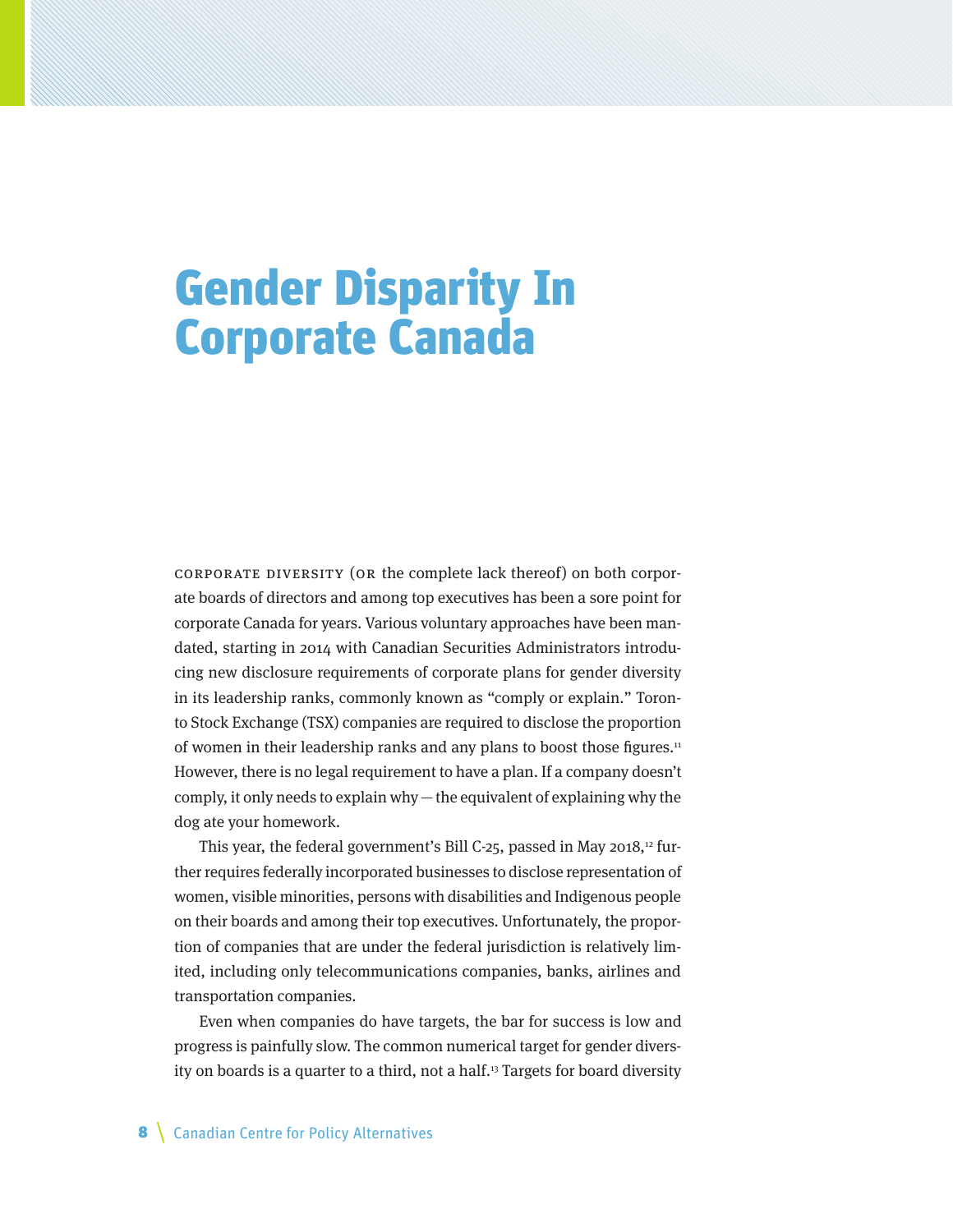are more common than targets for top executives. In part, the director role is one of shareholder representation rather than one of "merit." As such, there seems to be more acceptance of targets for directors in the eyes of the companies themselves, as well as in reviews of gender representation. On the other hand, gender targets for top executives in corporate Canada are uncommon. Canadian companies "…expressed a resistance to targets on principle. Particularly in the executive officer context, where the talent pool or succession pipeline may be predominantly male or where recruiting externally is antithetical to the corporate culture."14 The "merit" argument, that women objectively don't deserve these positions because they aren't qualified, seems to be trotted out more for top executive positions than for board seats. But as we'll see below, "merit" is as much the result of Canadian corporate culture as it is of anyone's "innate" talent.

### **Canada: A Global Laggard In A Weak Field**

The almost complete lack of gender parity in the corporate world is hardly a Canadian problem, although even among poor performers Canada places badly. In the G7, Canada ranks fourth for proportion of female CEOs. The UK and Italy perform better, although with only 7% of female CEOs each the bar is still incredibly low. In terms of female CFOs, Canada ranks secondlast in the G7. The UK ranks first with 12% of its CFOs being women. Canada is slightly better than Japan where no CEOs or CFOs are women, but below the international average for both female CEOs and CFOs.

In terms of board seats, Canada ranks fifth in the G7, with 18% of its seats held by women. Boards of directors in some G7 countries, particularly France, are actually approaching parity, with 40% of seats filled by women. Canada does perform better than the global average of 16%, although barely.

The top performers on board gender parity are not an accident. Norway famously set a 40% quota for women on corporate boards in 2008. France and Italy also have quotas, which explains the higher representation there. Quotas in those countries have teeth, backed with fines, de-listing of public companies and even dissolution. Countries that have strong board quota rules do see results. Norway, France and Italy have far higher female board representation than the other countries in Figure 1. In contrast, Germany opted for soft quotas, leading to poor results—only slightly better than Canada's, where no quotas exist.<sup>17</sup> Although no quotas exist for Canadian com-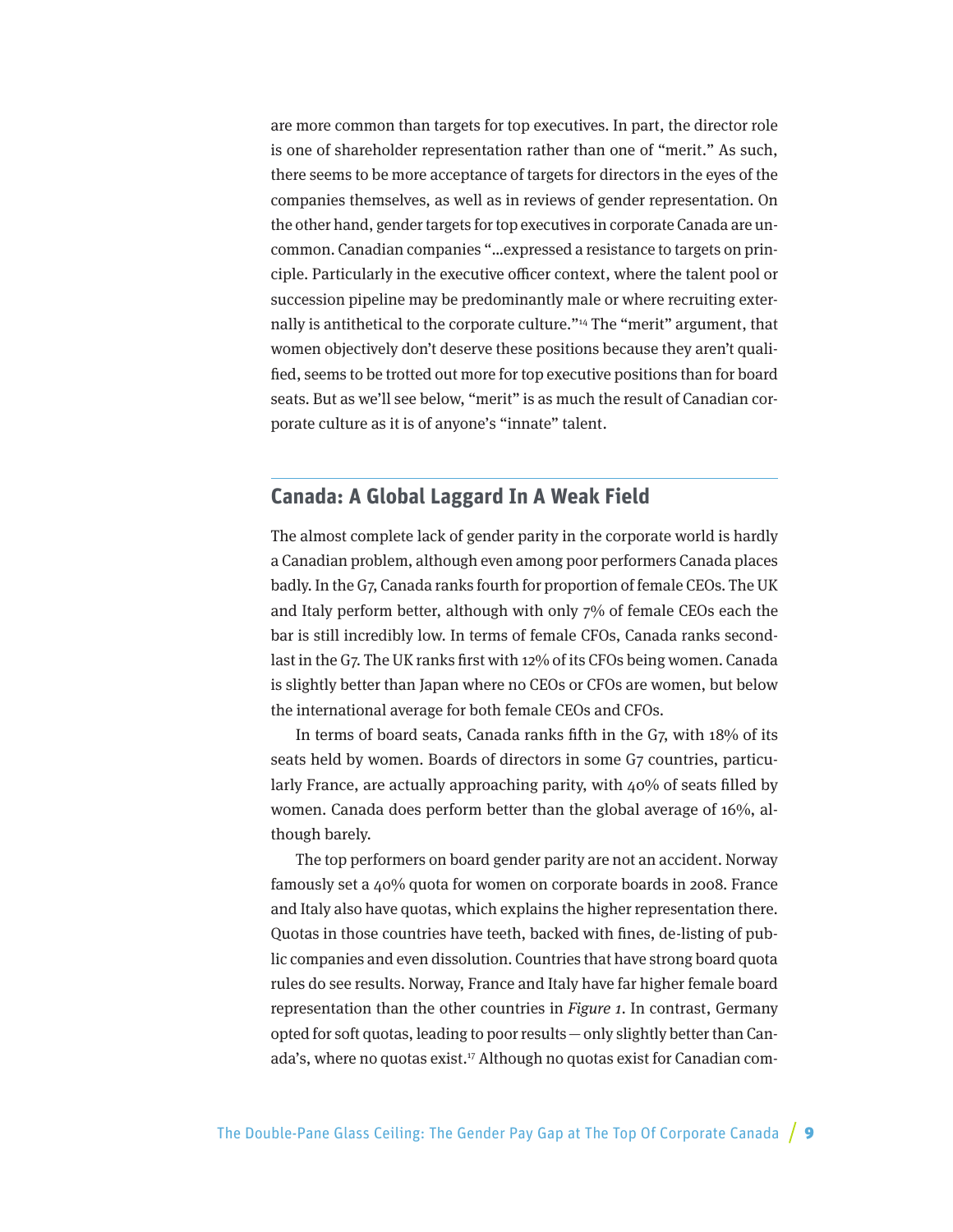

#### **Figure 1** Board Seats and Top Executive Positions Held by Women (2016)

**Source** Deloitte,<sup>15</sup> Egon Zehnder<sup>16</sup> and author's calculations.

**Note** The CEO and CFO counts in this chart are for the S&P/TSX 60 in 2016, not the S&P/TSX composite in 2017 that is used for all other calculations in this report. The 2016 S&P/TSX 60 is used in this chart to maintain methodological consistency with the sources cited.

panies generally, mandatory gender parity has been in place for the boards of government-owned enterprises in Quebec since 2011.<sup>18</sup>

Despite the stronger representation of women on boards that Norway's quotas have brought, there has been only a muted impact on representation among CEO and CFO positions in that country. This suggests that steps to improve parity on boards don't lead to changes in the C-suite. The glass ceiling remains firmly in place for female executives, not only in terms of basic representation but in terms of the pay gap irrespective of gender representation at the board level.

Canada's relatively poor record has not escaped attention. Last year there were more CEOs named "Paul" or "Brian" than there were women of any name who were top-paid CEOs.19 In the aggregate, there are 121 women in Canada who've broken into the ranks of top executives, although they make up only 10.2% of the people there. The CEO position, the head of any company, is where women are least likely to be found. There are only 12 women among the 272 CEOs of big Canadian companies (272 because there are sometimes co-CEOs or current and former CEOs included under the CEO category). This means that only 4% of CEOs in Canada are women. It would take another 124 women out of the pool of 10 million working-age women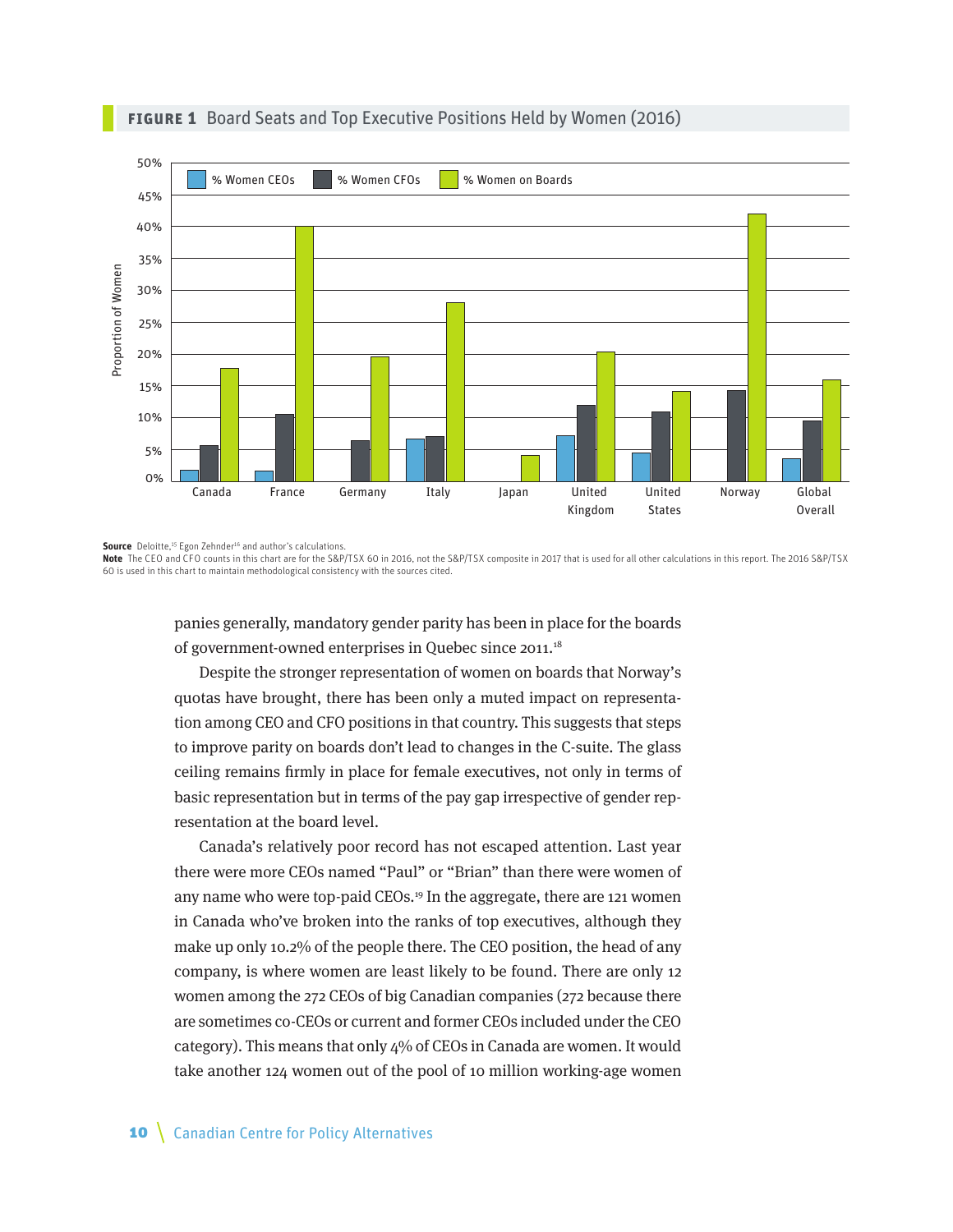

#### **Figure 2** Top Executives by Gender and Position Type

in Canada to achieve parity.<sup>20</sup> It seems almost farcical to have such a vast pool of people—equivalent to almost two Greater Toronto Areas filled with only women—and yet to be unable to find just over one hundred to fill top executive positions.

Women do find slightly higher representation in the legal services category, making up 23% of those positions. The sales and marketing and the business and corporate development categories see women in 14% and 16% of those positions, respectively. The only position type where women are more numerous than men is in human resources, where they make up 61% of top executives, although there are only 18 such positions among all top executives, a fairly small pool.

**Source** Company proxy circulars and author's calculations.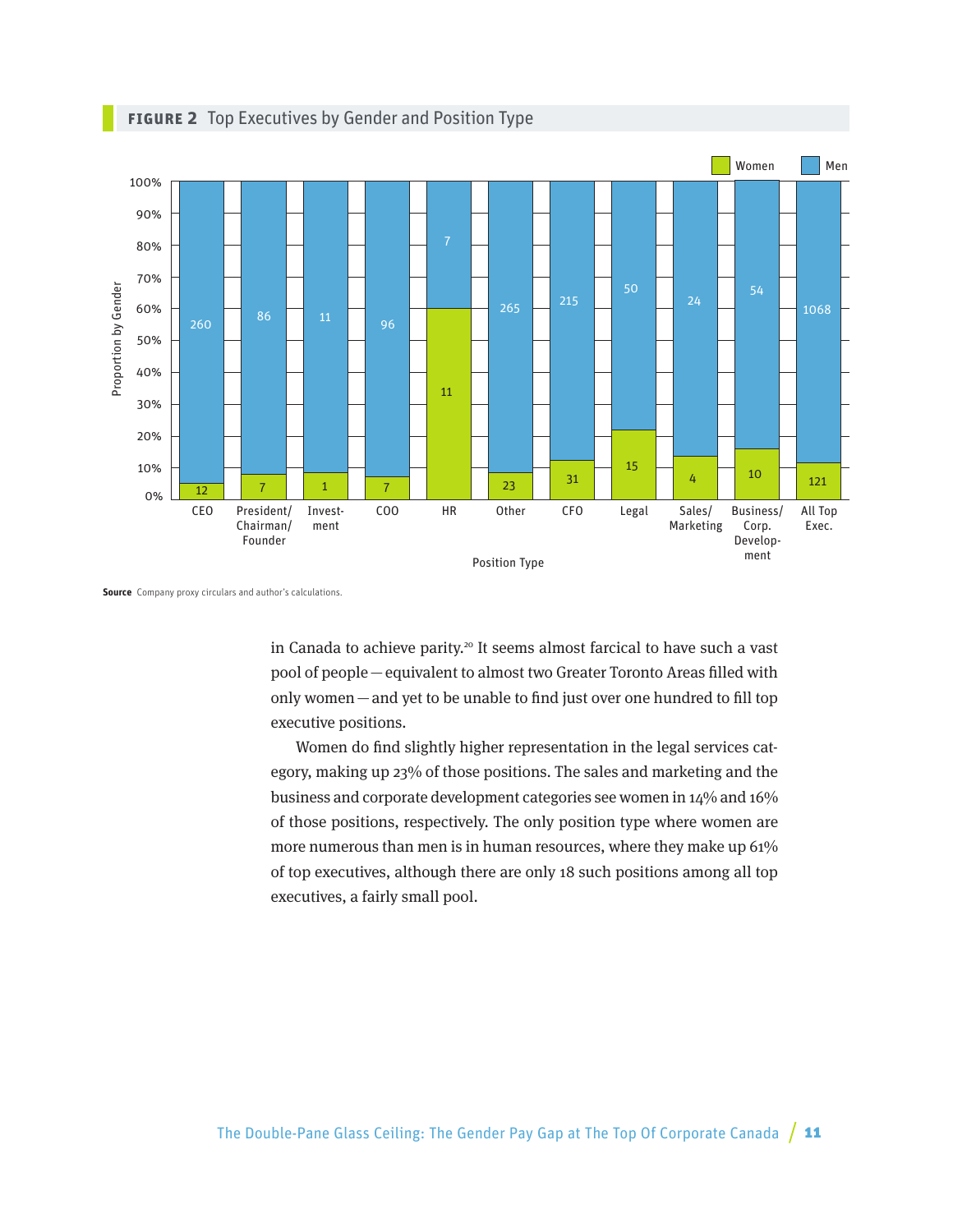## Top Executive Gender Pay Gap

FOR THE RARIFIED group of women who do manage to beat the odds and make it into the C-suite in Canada, the gender pay gap is punishing. In the general population of adults working full time, women make \$0.83 for every dollar men make. The gap is slightly smaller if we restrict the population to full-time senior managers. There, women make \$0.86 for every dollar their male colleagues make. However, as we move further up the organization chart to the top executive level, the pay gap gets much worse, with women making only \$0.68 for every dollar their male colleagues make. This amounts to an average of \$950,000 less a year for a top female executive compared to a top male executive.

In a world striving for gender equality, the remuneration of top executive positions reveals persistent and stark gender inequalities, with differential pay much worse than in both the general population and the senior management positions leading up to C-suite jobs.

Of course, these average comparisons don't reveal the reasons that women are paid less, even after taking hours of employment into account. In the literature, researchers point to various factors that potentially explain pay differentials: less experience or tenure due to breaks for child care and/or senior care; industry segregation, with pay being less in female-dominated industries; and straight-up gender discrimination, which is examined in more detail below.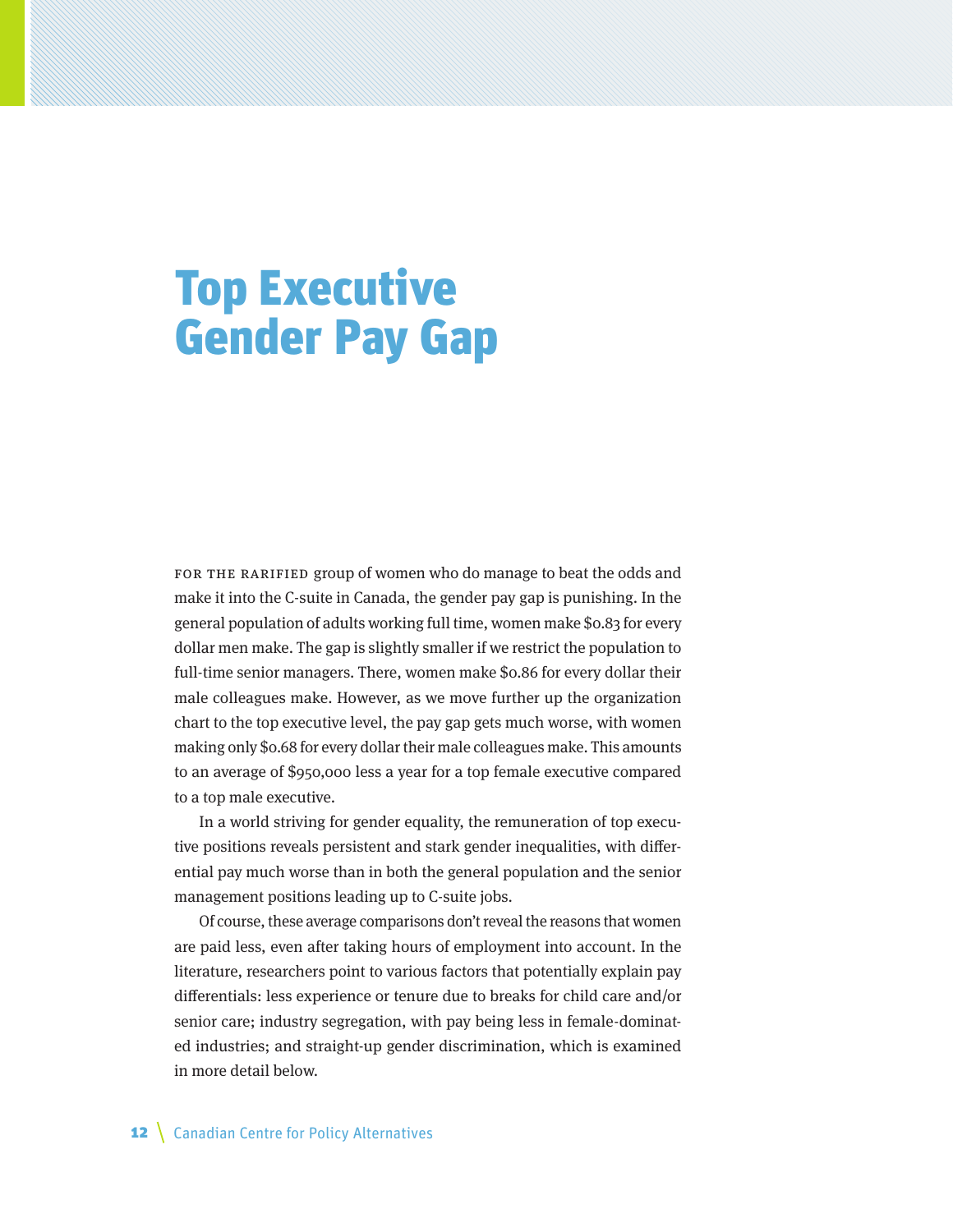

### **Figure 3** Pay Gap for Top Executives, the General Population and Senior Managers

**Source** Company proxy circulars, Statistics Canada Table 14-10-0307-01 and author's calculations.

These common factors in the general population are less likely among top executives, as the commitment required to reach these levels often obviates the possibility of time off for children, for example. However, it is possible to statistically examine the factors behind the very large gender disparity in executive pay.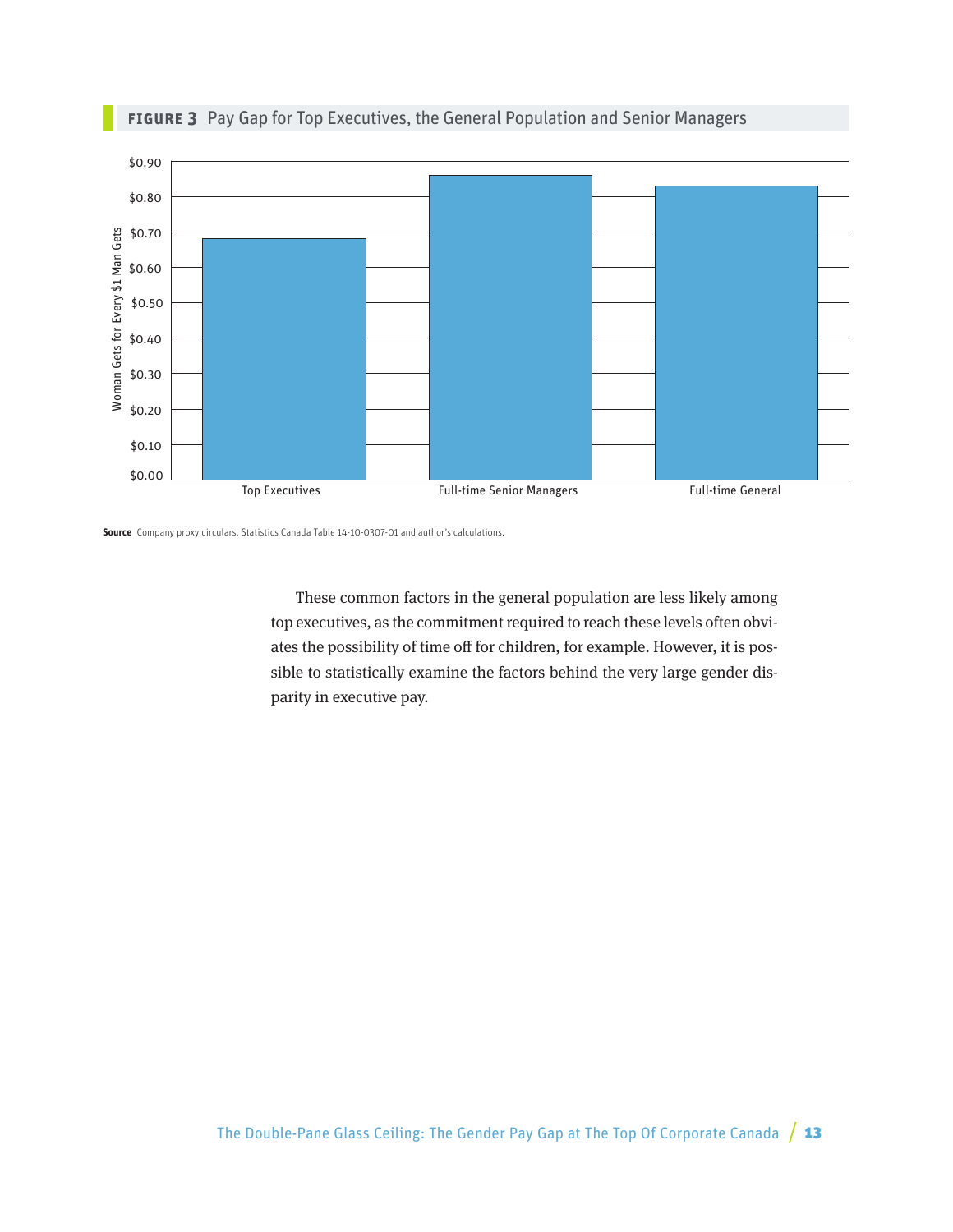### Why Are Female Top Executives Paid So Much Less?

IN THIS STUDY, the relationship between company size, industrial sector and position type as it relates to executive pay is examined. Figure 4 reveals that these three variables account for three-quarters (77%) of the gender pay gap, with the remaining 23% unexplained.21 Looking at other variables may further increase our understanding of the pay gap. As with any correlation analysis of this type, causation cannot be determined. That is to say that any of these factors may have elements of gender discrimination or personal choice, but this type of analysis cannot determine which is which.

The most important factor driving the gender pay gap for top executives is position type, which makes up just over half of the gap at  $55\%$ .<sup>22</sup> That is to say that women who make it into top executive positions generally end up in the least-well-paid of those positions. For instance, the best-paid position by far is CEO, but women make up only 4% of CEOs. As examined below, this also reflects on the value placed on traditionally female-dominated positions, like those in human resources.

The second contributor for the gender gap is company size, which is determined by a company's market capitalization or the total value of all its outstanding shares. Company size explains 13% of the gender pay gap.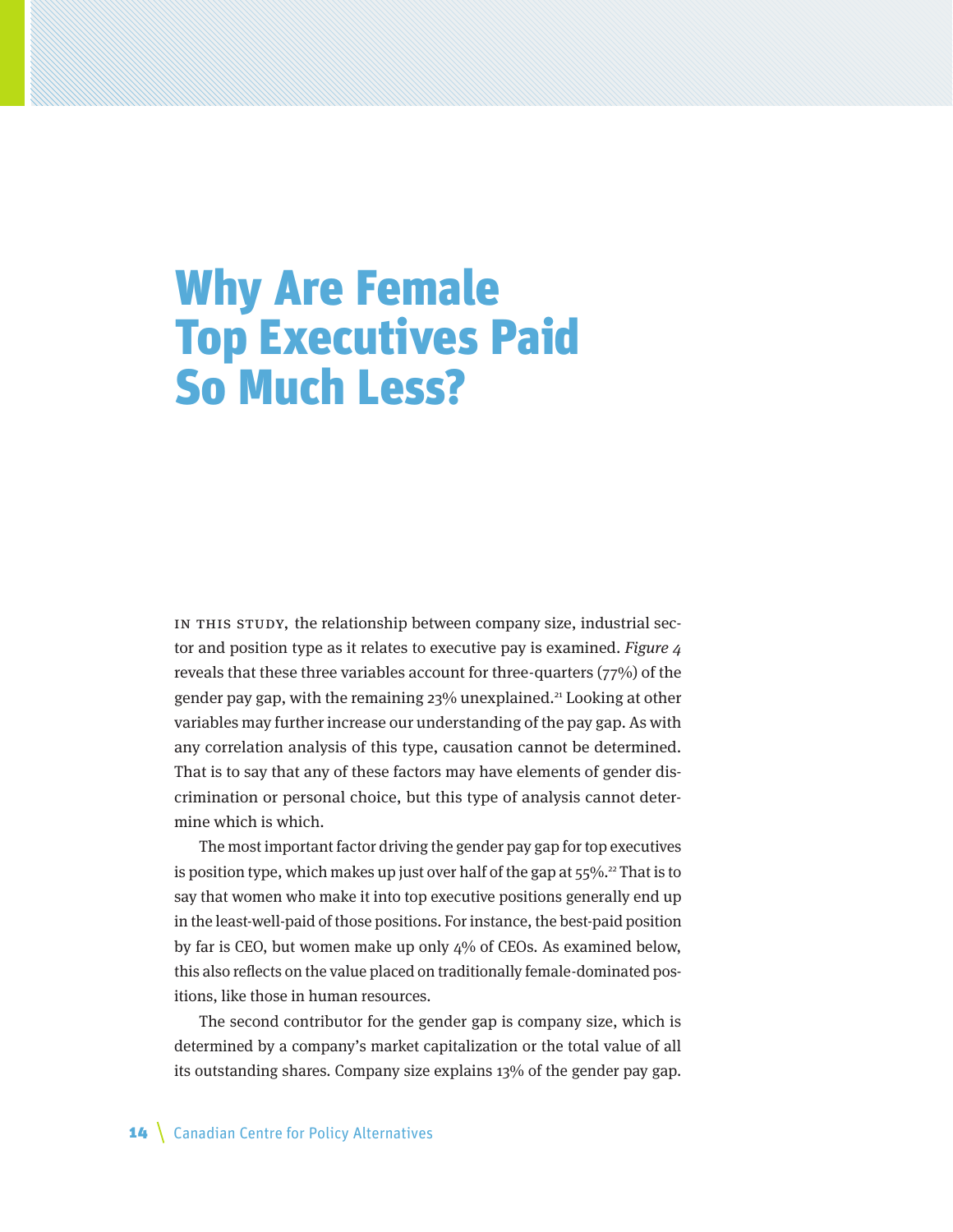#### **Figure 4** Reasons for Top Executive Gender Pay Gap



**Source** Company proxy circulars and author's calculations.

Larger companies pay their top executives more, and women tend not to be hired into top executive positions in larger companies.

The third factor is the industrial sector that the company's business falls under. The company's sector explains 9% of the pay gap among top executives. Top executive pay is higher in some sectors than others. Companies in those better-paying sectors don't hire as many women for top executive roles.

Each of these three factors will be examined in more detail below.

Position type/occupation is the most important contributor to the gender pay gap among top executives, accounting for 55% of the \$950,000/year gap. Figure 5 ranks C-suite positions by pay level and also shows the proportion of those positions held by women, noting that on average women hold only 10% of top executive positions. There is a clear inverse relationship between these two bars: a higher proportion of women in the lower-paid positions. Looking at the best-paid positions (CEO or the founder/chairperson/president roles), we see that women are much less present.

CEOs are by far the best-paid position among top executives, with the average CEO pulling in an average of \$5.1 million in 2017 (this includes all forms of compensation, not just salary). CEO is also the position with the lowest proportion of women, at only 4%. The president/chairperson/founder is paid on average \$3.3 million but only 8% of those positions are held by women. At the other end of the spectrum, legal positions in the C-suite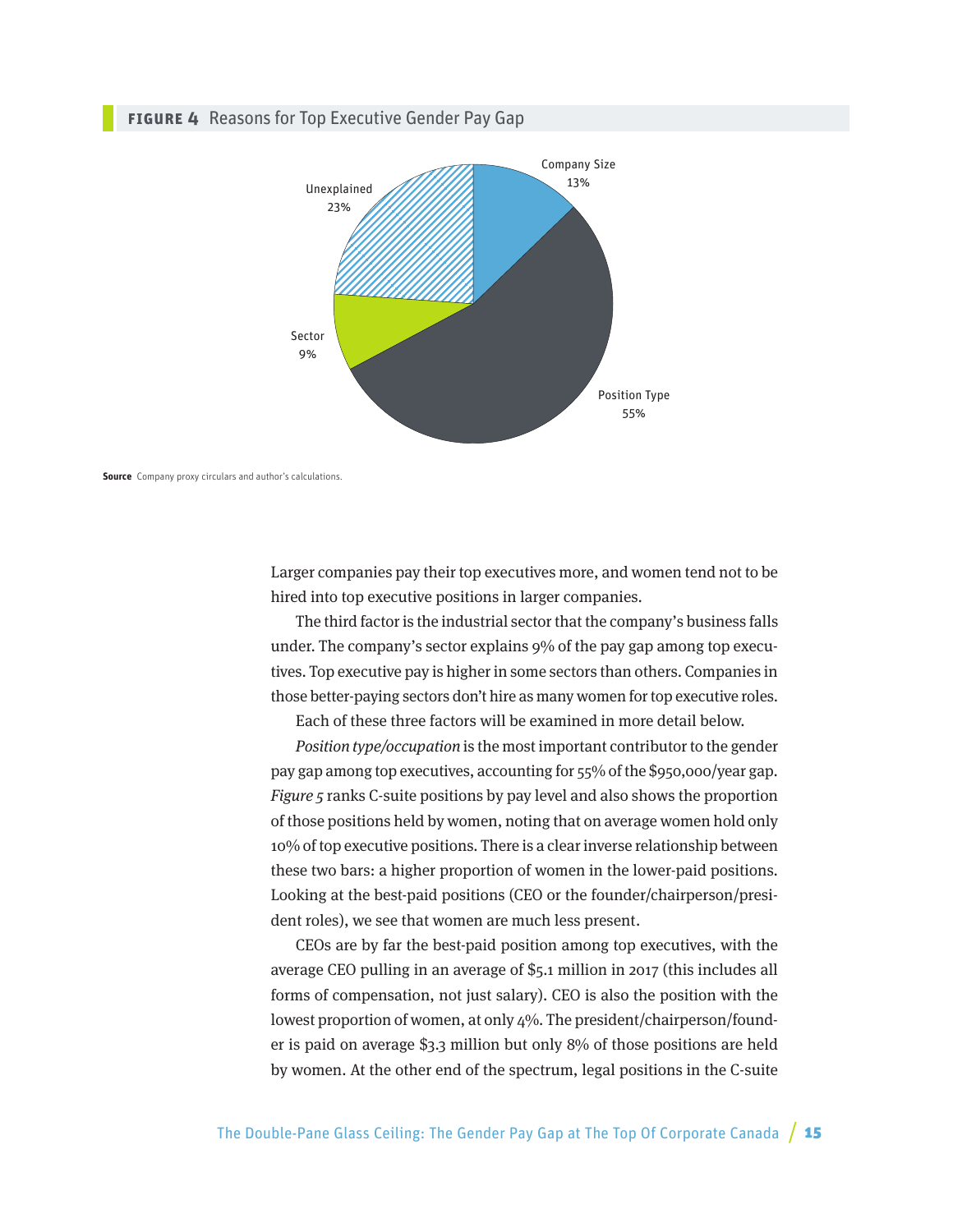

#### **FIGURE 5** Average Pay by Position Versus the Proportion of Women in Those Roles

**Source** Company proxy circulars and author's calculations.

are paid \$1.8 million a year, among the lowest for top executives, yet almost one-quarter of these positions are held by women.

The second-largest factor shaping the gender pay gap among top executives is *company size*. This factor accounts for 13% of the pay gap or \$118,000 a year in lower earnings for female top executives. Figure 6 shows the total compensation versus the market capitalization of the employing company for each top executive. The lines represent the trend between these two factors for both men and women. At lower market capitalization, the pay for men and women converges. However, as market capitalization rises, the trend is one of divergence, with men capturing a larger premium as they are employed by bigger companies. It is also worth pointing out how few female top executives there are in large companies, no matter the pay level.

The third-largest factor for the gender pay gap among top executives is company sector. The industry in which a company does business explains 9% of the pay gap among its top executives, or the equivalent of \$81,000 a year. Figure 7 ranks industries by the number of women in them. Although this relationship is less clear, the industries with larger numbers of female top executives also have larger pay gaps. For instance, the energy industry, which has the highest proportion of women in executive positions, also re-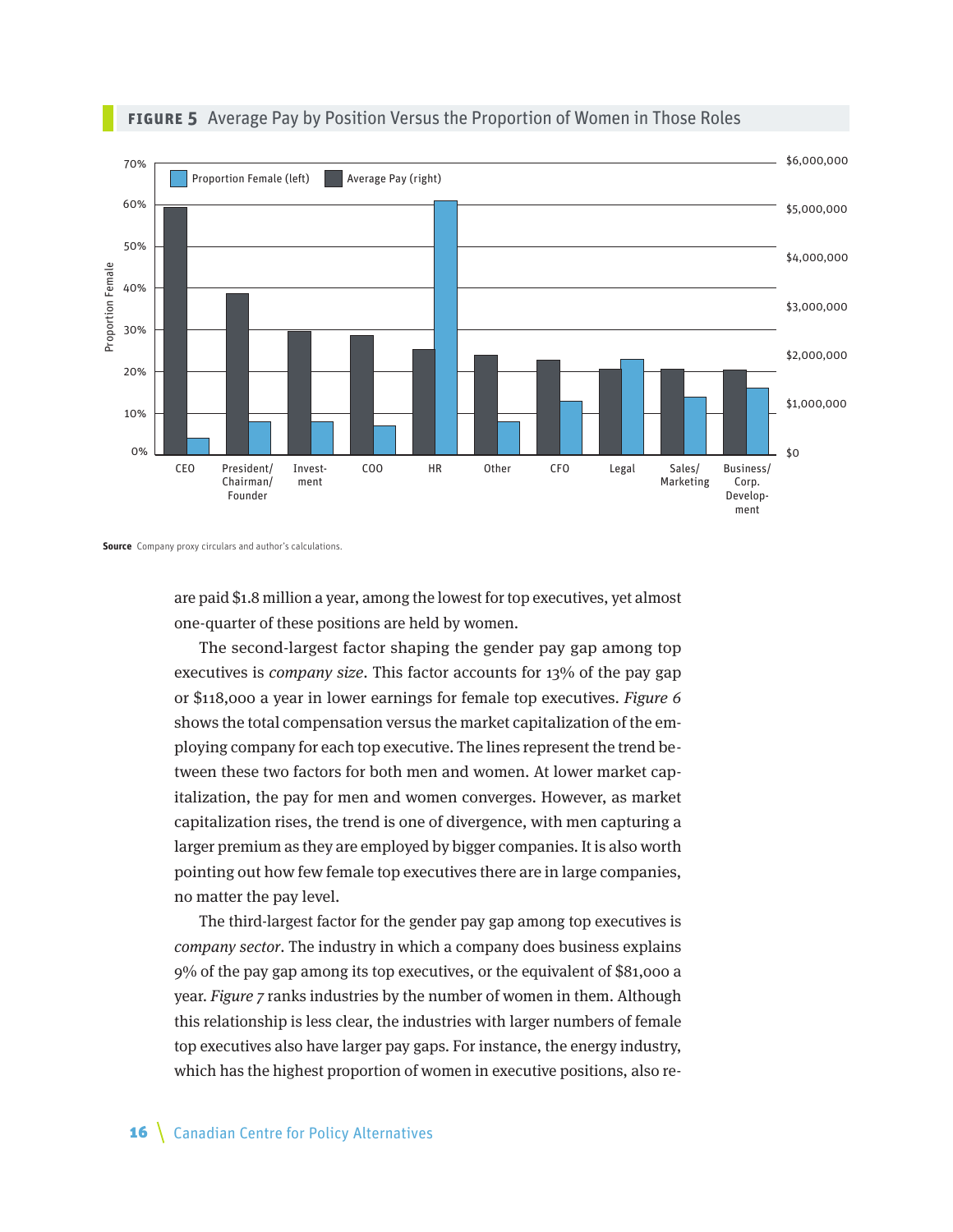





**Source** Company proxy circulars and author's calculations.



#### **Figure 7** Average Pay and Proportion of Women by Industry

The Double-Pane Glass Ceiling: The Gender Pay Gap at The Top Of Corporate Canada  $/17$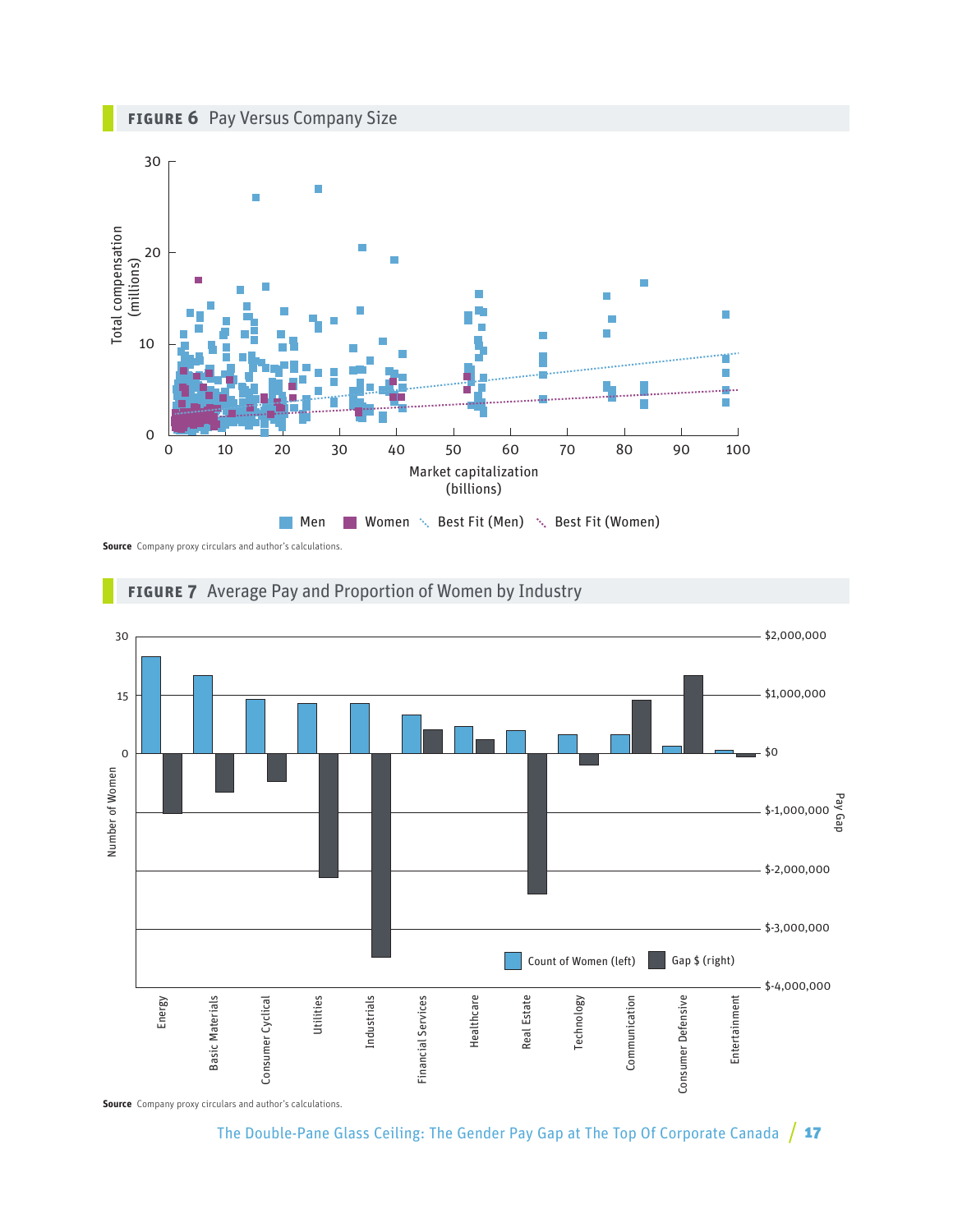ports a very large pay gap (more than \$1 million). In the basic materials industry, another top employer of women, the gap also remains large, at \$651,000.

At the other end of the spectrum, women top executives actually make significantly more than their male counterparts in the communication and consumer defensive industries (producing staples like food, personal hygiene and key household items), in both cases roughly \$1 million more. However, there are only five women top executives in communication services and two in consumer defensive. As such, these instances of "reverse gender gap" do little to reduce the gender gap among top executives in all industries.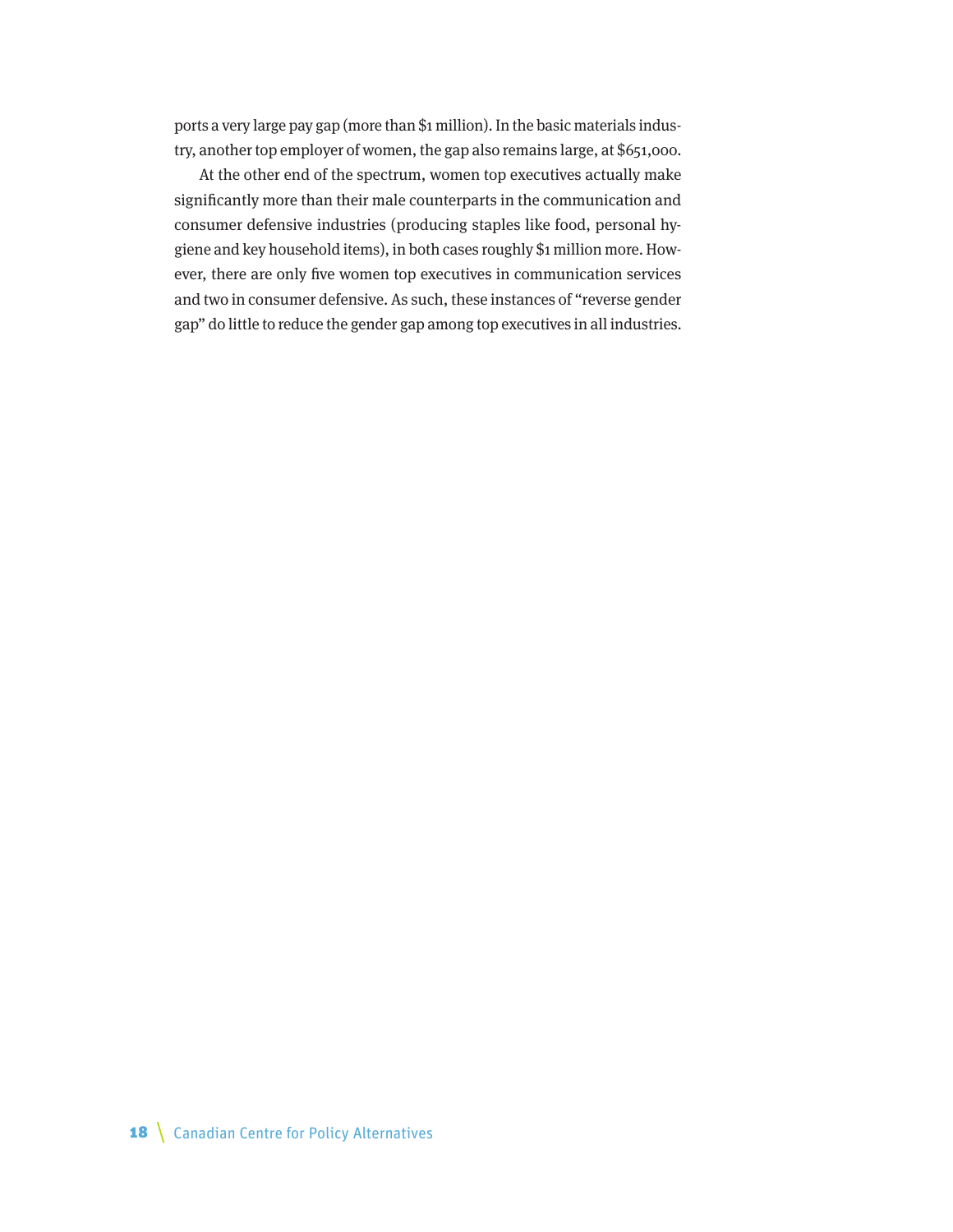## "Bonus Pay" Driving the Gender Wage Gap

Only 27% of top executive compensation comes from salary, with the rest coming from bonuses or "performance pay." This bonus pay is almost always related in some way to the performance of a company's stock, either because executives are paid in stock/stock options or because there are cash awards if the stock price reaches certain levels.

Over the past decade, bonus pay has been pushing CEO pay in particular into the stratosphere in Canada while base salaries remain relatively unchanged.23 Bonus pay also seems to be the primary driver for the gender pay gap among top executives. As noted earlier, in the general population, women working full-time make \$0.83 for every dollar a man makes in Canada, and women who are full-time senior managers make \$0.86 of every dollar their male counterparts make. It's interesting to note that, considering base salaries alone, the gender pay among top executives (\$0.82 on the dollar) is almost identical to the general pay gap. However, the pay gap for "variable pay" or "bonus pay" is substantially larger, with women top executives making \$0.65 for every dollar that men make. This difference results in female top executives making \$849,000 less a year than their male counterparts

The gender pay gap for bonus pay is not based on the poor performance of female top executives. Whether a top executive is a man or a woman, their bonus pay is related to the same stock price for that company. If having more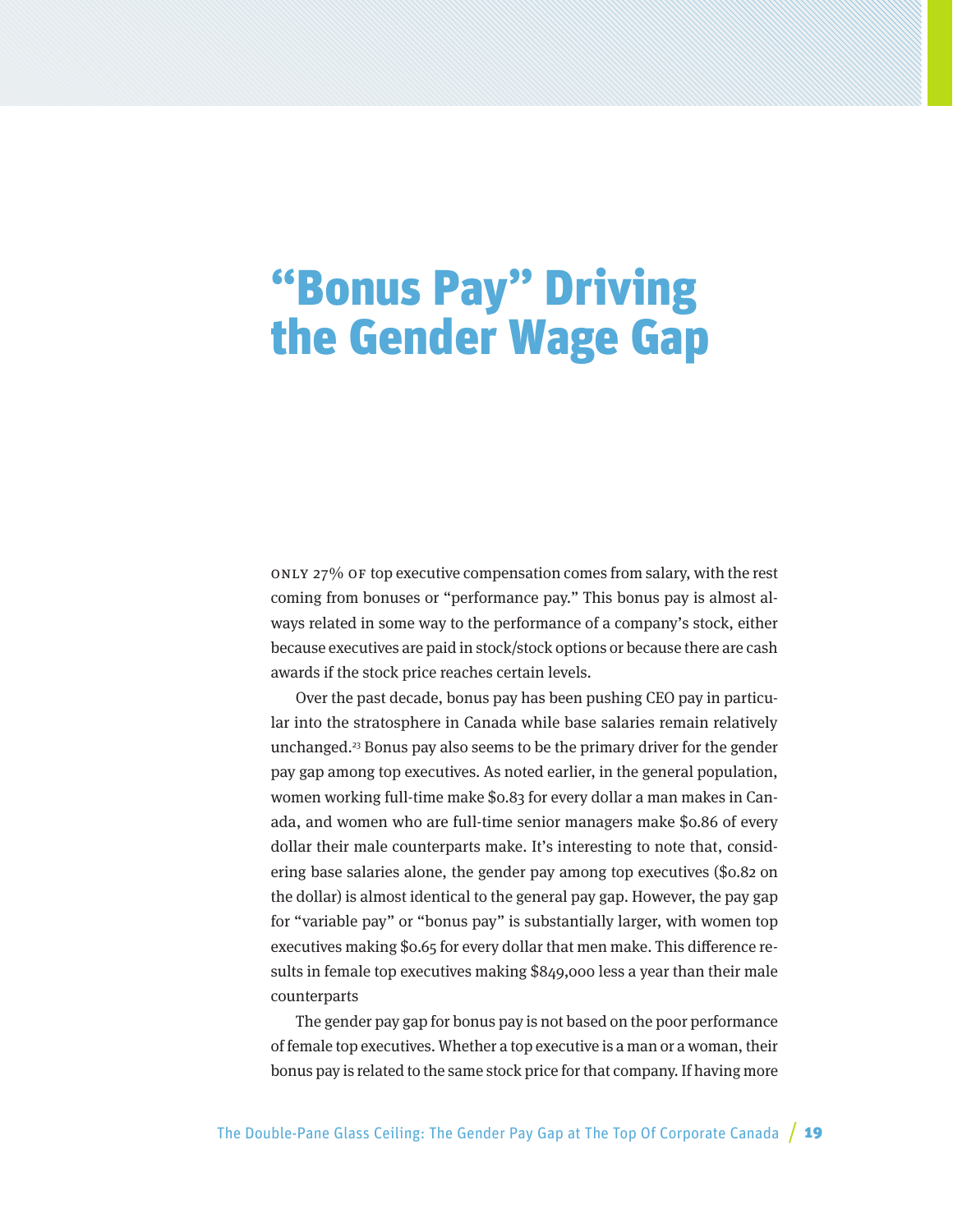

### **Figure 8** Salary Versus "Bonus Pay" by Gender

**Source** Company proxy circulars and author's calculations.

women top executives somehow depresses a company's stock price, it should drive down bonus pay for all the executives at that company and therefore their bonuses. However, if the bonus pay gap remains within the same company then women top executives are just getting paid less, irrespective of the company's performance. It turns out that the average gender gap in bonus pay in companies with both male and female top executives is \$0.69 on the dollar, quite similar to the general average of \$0.65. In other words, female top executives get substantially less bonus pay than their male colleagues even at the same company based on the same stock price performance.

The breakdown of factors for the variable pay gap is substantially similar to those driving the overall top executive pay gap. As  $Figure 4$  shows, the gap is again largely explained by position type, company size and industry.

Not only is the gender pay gap at the top of corporate Canada much larger than the one that exists in the general population, the evidence suggests that this gap has to do with the award of bonus pay and has little to do with company performance.

It's worth noting that substantial tax preference is given to the types of income that arise from the ownership and sale of the stock that often results from these bonus pay arrangements. The stock option deduction and the capital gains inclusion rate both provide for half off the taxes owing on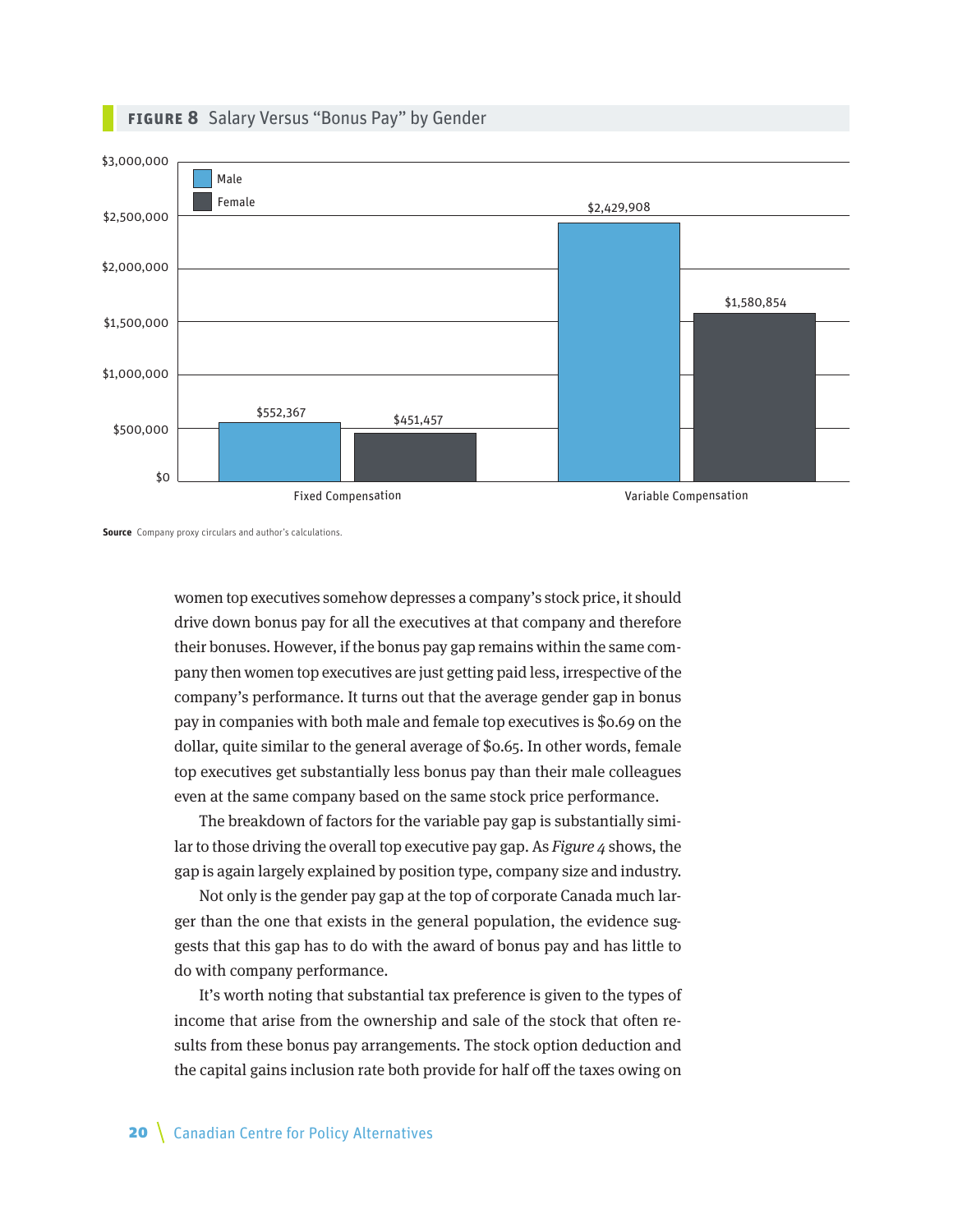gains either from exercising an in-the-money option or from selling stock at a profit. In essence, the federal and provincial governments are providing a tax incentive for the type of compensation that leads to almost all of the gender pay gap among Canada's top executives.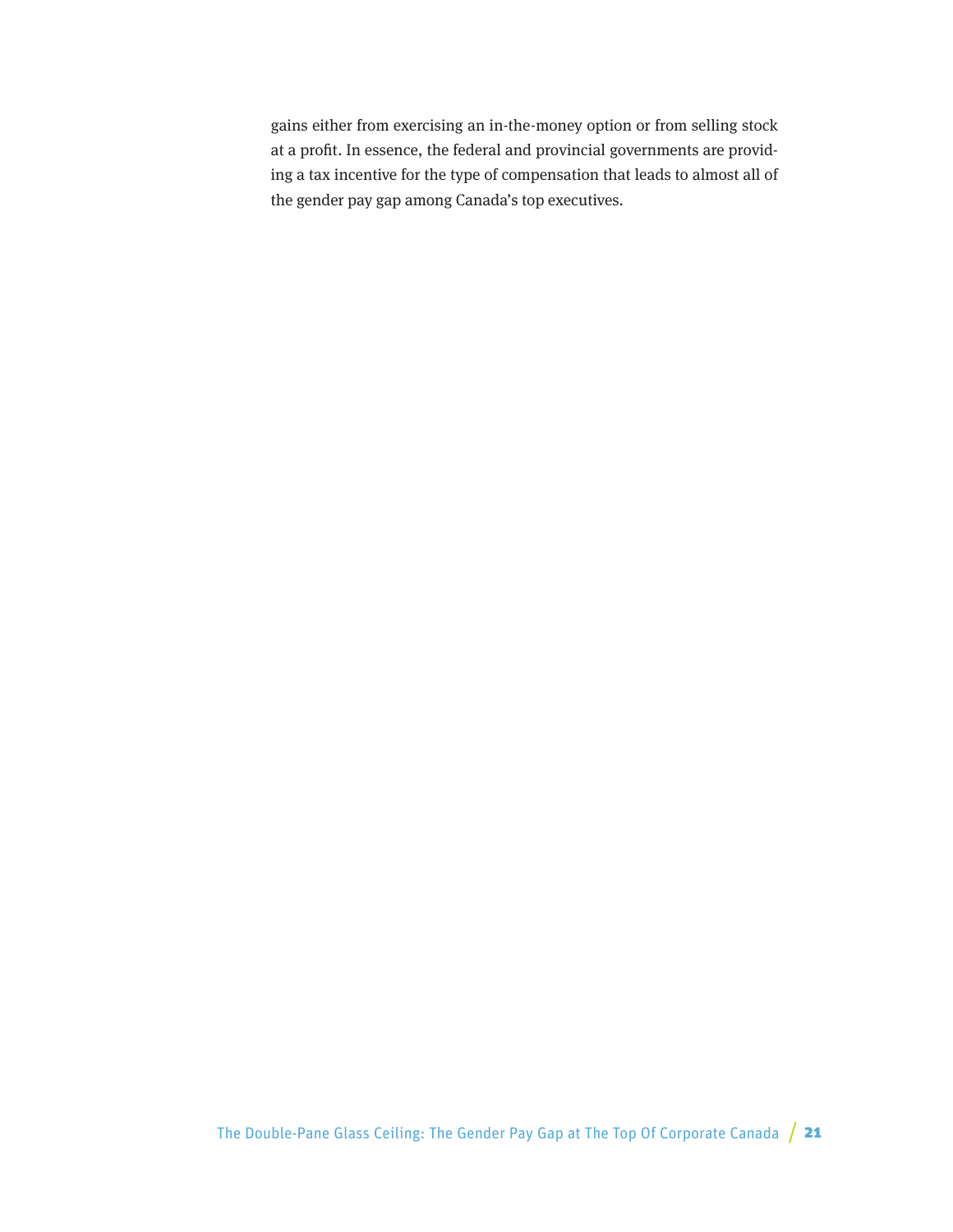# No Shortage of Qualified Women

The pay gap exists on top of the challenges to getting into top executive positions that women already face. One of the arguments put forward is that there aren't suitable women available for executive jobs. However, a review of the evidence clearly shows that this isn't the case. The paucity of women in top executive ranks and the pay gap they face is not for their lack of trying.

Only 10% of C-suite jobs go to women, but women have been graduating from relevant programs at Canadian universities in far higher ratios for decades. The three most likely degrees for Canadian CEOs are a Master of Business Administration (MBA), a law degree and a Bachelor of Commerce (B. comm.).24 Today's top executives, who are in their 50s, would have graduated from university in the late 1980s or early 1990s.

By the early 1990s, law schools at Canadian universities were already graduating more women than men. To some degree, this is reflected in roughly a quarter of legal positions among top executives going to women, as examined above. By the 2000s, B. Comm. programs were graduating at least as many women as men (although that has slipped recently), and women made up between 40% and 45% of graduates in MBA programs depending on the year.

Women are graduating from these key programs at or near parity with men. Even in MBA programs, where the ratio is under half, the proportion of women is nowhere near the abysmal  $4\%$  of CEOs or the 10% of top exec-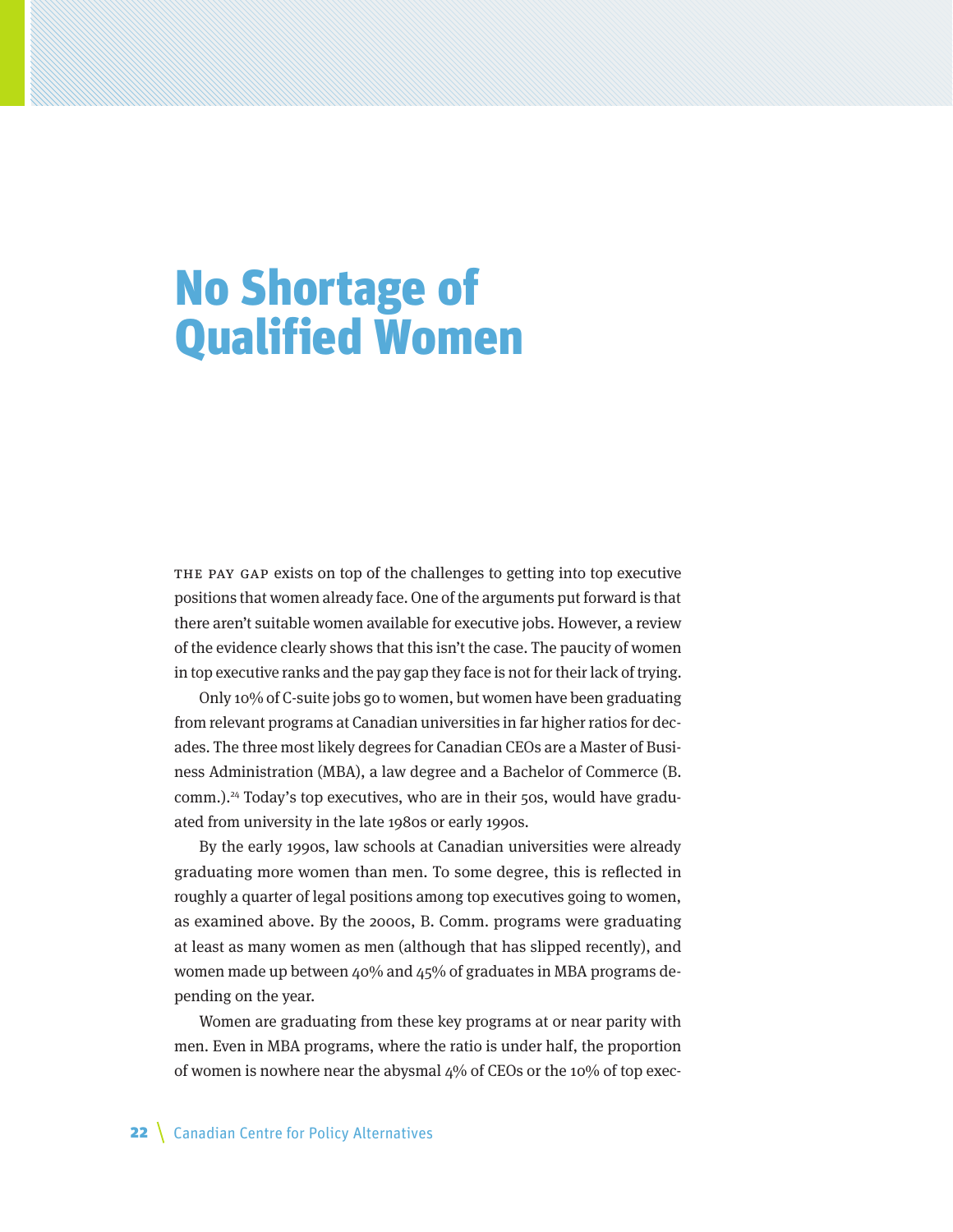

**Figure 9** Gender Breakdown of Graduates from Selected Programs

**Source** Statistics Canada custom tabulation from post-secondary student information system.

utives in large Canadian companies. With respect to holding the right degrees for the C-suite, parity has already been reached.

### **Merit and Corporate Culture**

Unfortunately for those female graduates, particularly of business programs, the gender pay gap starts almost immediately. In their first post-MBA job, 72% of women in Canada can expect to be slotted into an entry-level position while only  $58%$  of men are similarly slotted.<sup>25</sup> This means that from their first post-MBA position women will earn \$8,167 less than male MBA graduates right from the start.<sup>26</sup> These findings hold true even when restricting the group to women who aspire to be top executives and CEOs.<sup>27</sup>

The research shows that corporate culture repeatedly makes it difficult for young women to get the experience and connections they need to land top executive jobs later in their careers. Men are more likely to receive important assignments, particularly international ones that help launch ca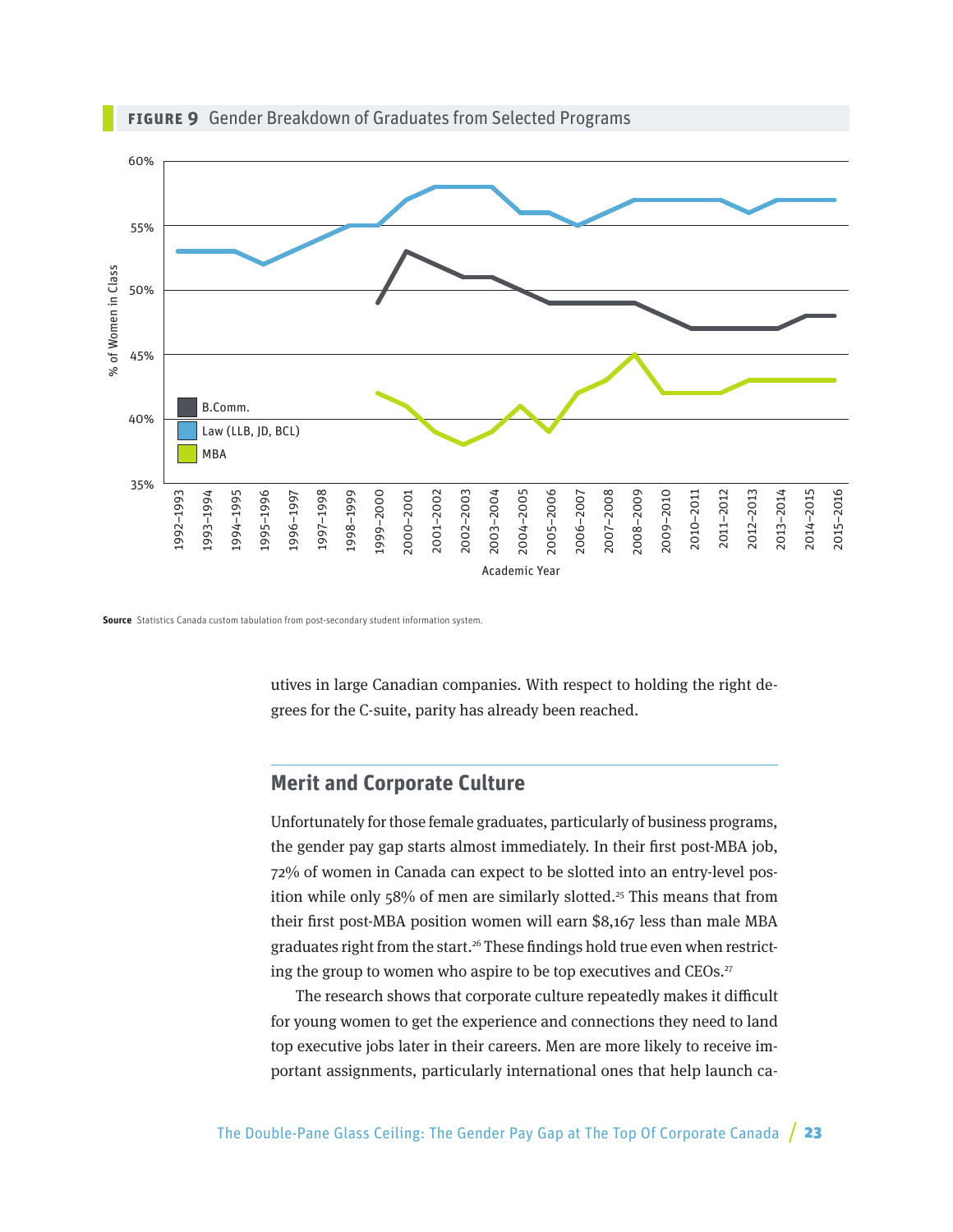reers.28 Women are half as likely to be consulted as their male peers on important decisions.29 While men and women both report having mentors, senior mentors to men are more likely to help them secure advancement opportunities.30 More generally, women are half as likely as men to have a senior leader at their company support their promotion.<sup>31</sup>

Even when these advancement challenges can be overcome, women's pay continues to lag behind that of their male counterparts. This is in part due to the social cost women pay in attempting to negotiate higher pay or a promotion—women are 30% more likely to be labelled "intimidating," "bossy" or "too aggressive" when asking for a promotion.<sup>32</sup> As a result, women are four times less likely than men to initiate pay negotiations and they ask for 30% less on average than men when they do negotiate.33 These social forces further erode women's pay as they try to make their way up a company's org chart.

In the "staging jobs" that are just below that of top executive, female vice-presidents are more likely to hold "staff roles" like general counsel or head of human resources that support the company.<sup>34</sup> Men, on the other hand, hold "line roles" involving profit-and-loss responsibilities and core operations, which are more likely to lead to becoming CEO. This bias continues into the C-suite, with women's representation being higher in legal and HR positions among top executives. This bias tends to limit women's ability to make it to the very top as CEO.

All of this sheds light on one of the most common excuses companies like to give for having so few women as top executives: that employees are promoted based on "merit." Given the evident biases built into Canada's corporate culture, merit can only be partly about an employee's "innate" abilities. It must also be as much a product of corporate culture, accumulated as mobility capital through systemic biases, having the right networks and luck.37 And it is this mobility capital, not "merit," that is ultimately reflected in who gets promoted and how much they get paid when they get there.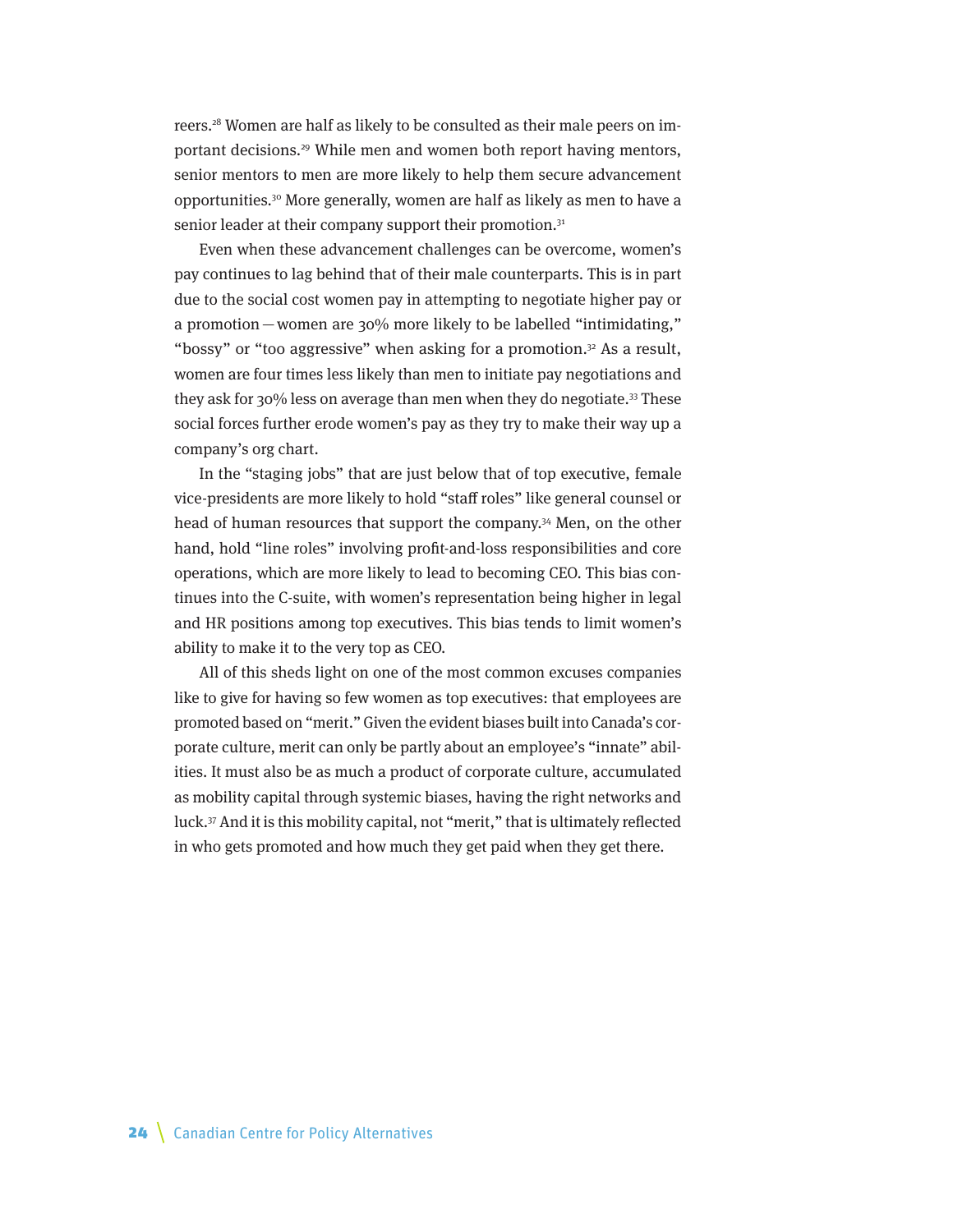## Conclusion and Solutions: 2015 Has Come and Gone

When asked why he established gender parity in his cabinet, Prime Minister Trudeau famously answered, "because it's 2015." It's now 2018, and it doesn't look like 2015 will arrive anytime soon in corporate Canada. Left to its own devices, there is little hope that parity will be reached at the top of corporate Canada in this lifetime. Even with 30 years of graduating large numbers of women with the right qualifications, there is still almost no female representation among top executives. Representation has become a goal in and of itself, with boards and C-suites patting themselves on the back if they have even one woman represented in their ranks. However, that one woman makes \$0.68 on the dollar for her efforts, and equality in numbers will retain a tremendous inequality in compensation.

Both representation and the gender pay gap among top executives is purportedly about "merit" but the abysmally low representation and pay for women makes it quite clear that merit isn't about one's "innate" abilities but rather about occupational segregation and negotiation, particularly of bonus pay. More broadly, it is this assumption of merit that is also used to justify obscene pay levels and corrosive levels of extravagance among Canada's corporate elite.

Internationally, gender quotas for corporate boards, particularly when they are implemented with teeth, have had a measurable impact on the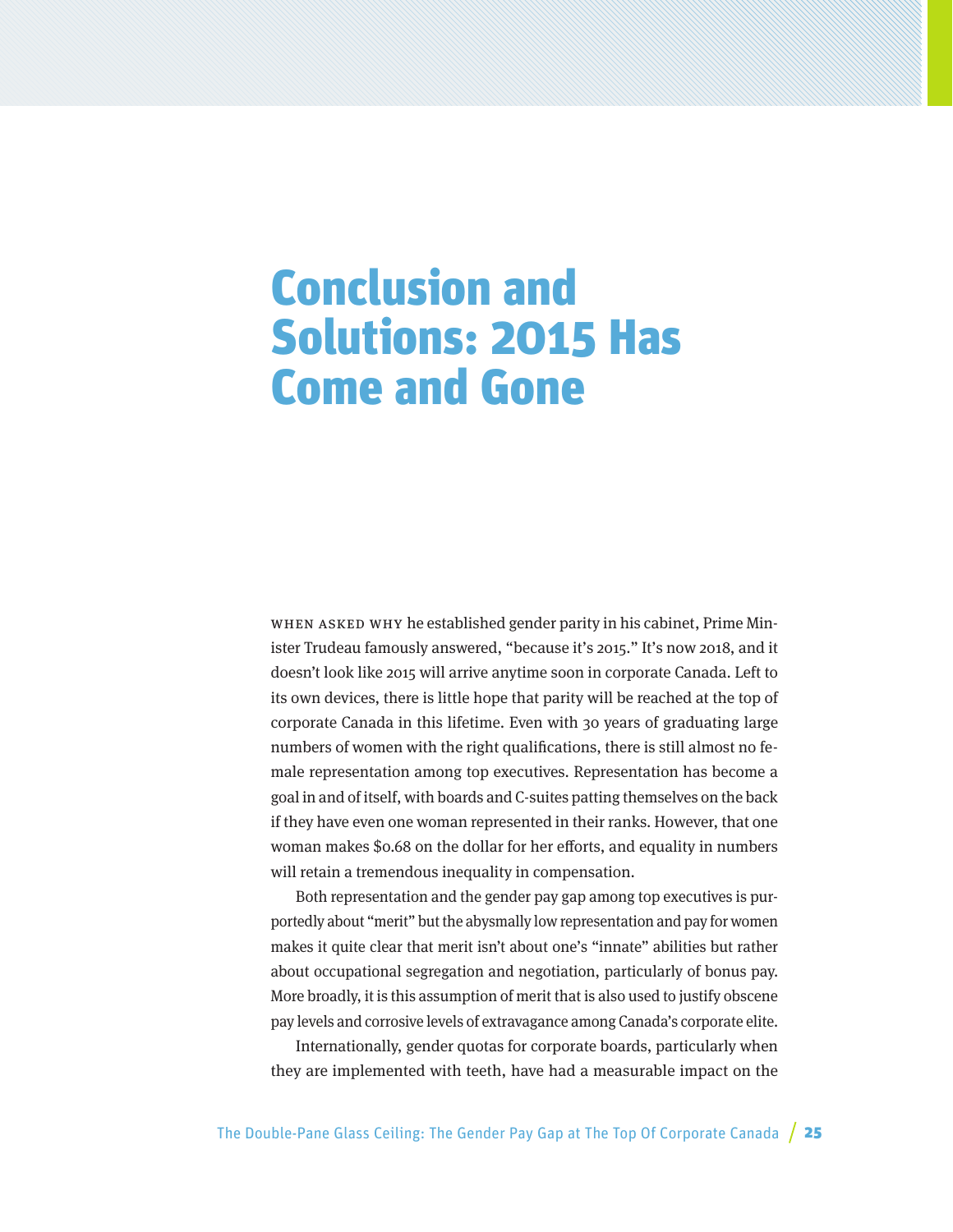road to parity in the boardroom. This is particularly true in Norway, France and Italy, where firms that don't make their quotas can be fined, de-listed or even dissolved. However, having more women on the board does not appear to lead to more women in top executive positions. This is true in Norway, where a decade of board quotas has had effectively no impact; there are no female CEOs currently leading Norway's biggest companies, a showing that is even worse than Canada's appalling 4% ratio. In other words, quotas work, but they only work in the specific areas where their mandated scope of authority lies. Canada's toothless "comply or explain" approach has led to predictably underwhelming gender representation in the boardroom and the C-suite.

Evidence suggests that the lack of women in top executive positions in Canada has little to do with merit, and more to do with discrimination systemically applied throughout the talent development pipeline, starting from the first day that women are hired. In many respects, gender quotas for top executives would have a substantial cascade effect, not just in the C-suite, but down the chain of positions to vice presidents, senior management and managers generally. For women to rise to the top of the corporate structure, targeted development initiatives are needed further down the career chain. Given the present patterns we are seeing, increased representation in the C-suite will probably come in the form of HR or legal positions, positions that are paid less and that provide only a limited runway to the CEO chair.

Finally, it is important to note that women's advancement in the private sector, as in all parts of the economy, cannot be divorced from key public policies and community supports. The implicit public policy choice of allowing child care to remain expensive and difficult to access in most Canadian provinces presses women to take more time off early in their careers, whether they want to or not. A similar situation affects women caring for elder parents. Without better supports for families in these areas, caring responsibilities almost always fall to women, with predictable effects to their working lives and lifetime earnings.

Women face a double-pane glass ceiling in corporate Canada: first, the challenge of getting into the C-suite, and then being paid substantially less once they get there.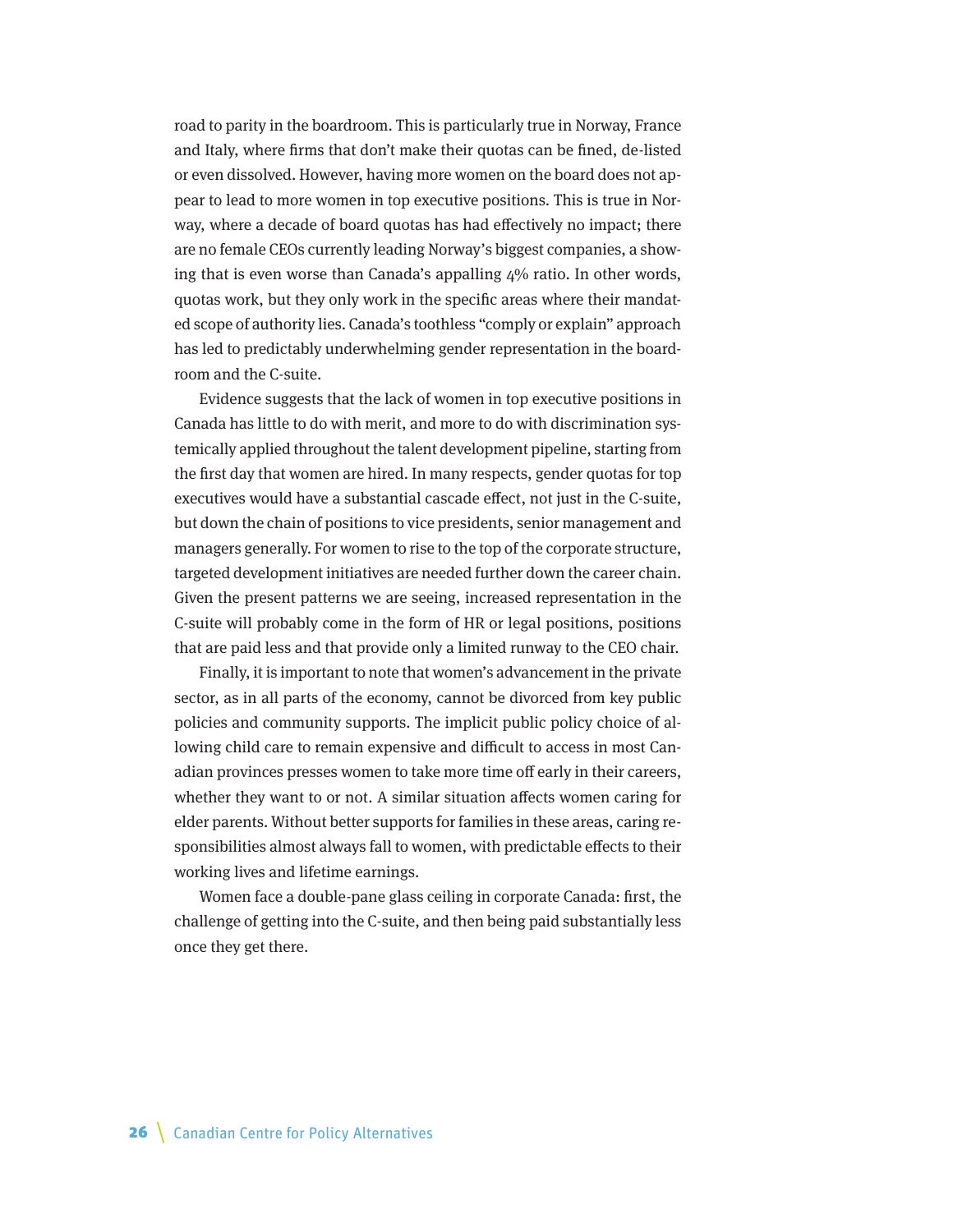# Appendix: Methodology

THIS REPORT LOOKED at 2017 executive pay for the largest 250-odd companies listed on the S&P/TSX composite based on their proxy circulars as filed with the System for Electronic Document Analysis and Retrieval (SEDAR). Compensation information was collected for all Named Executive Officers in each company.

"Named Executive Officers" (NEOs) means the following individuals: (a) each CEO; (b) each CFO; (c) each of a company's three most highly compensated executive officers, other than the CEO and CFO, who were serving as executive officers at the end of the most recently completed financial year and whose total salary and bonus exceeds \$150,000; and (d) any additional individuals for whom disclosure would have been provided under (c) except that the individual was not serving as an officer of the company at the end of the most recently completed financial year-end.<sup>36</sup>

"Pay" in this report refers to total compensation, which includes salary but also all performance and other pay unless otherwise stated. All figures are in Canadian dollars. Where compensation is reported in U.S. dollars the value is converted to Canadian dollars using the average exchange rate of 1.2986 for 2017.37

Compensation is combined in cases where one executive received compensation from two companies as long as those companies were somehow related, for example as subsidiaries of the same parent company. Where companies did not submit proxy circulars for 2017 due to mergers or acquisitions, it was not possible to determine compensation for that year. This re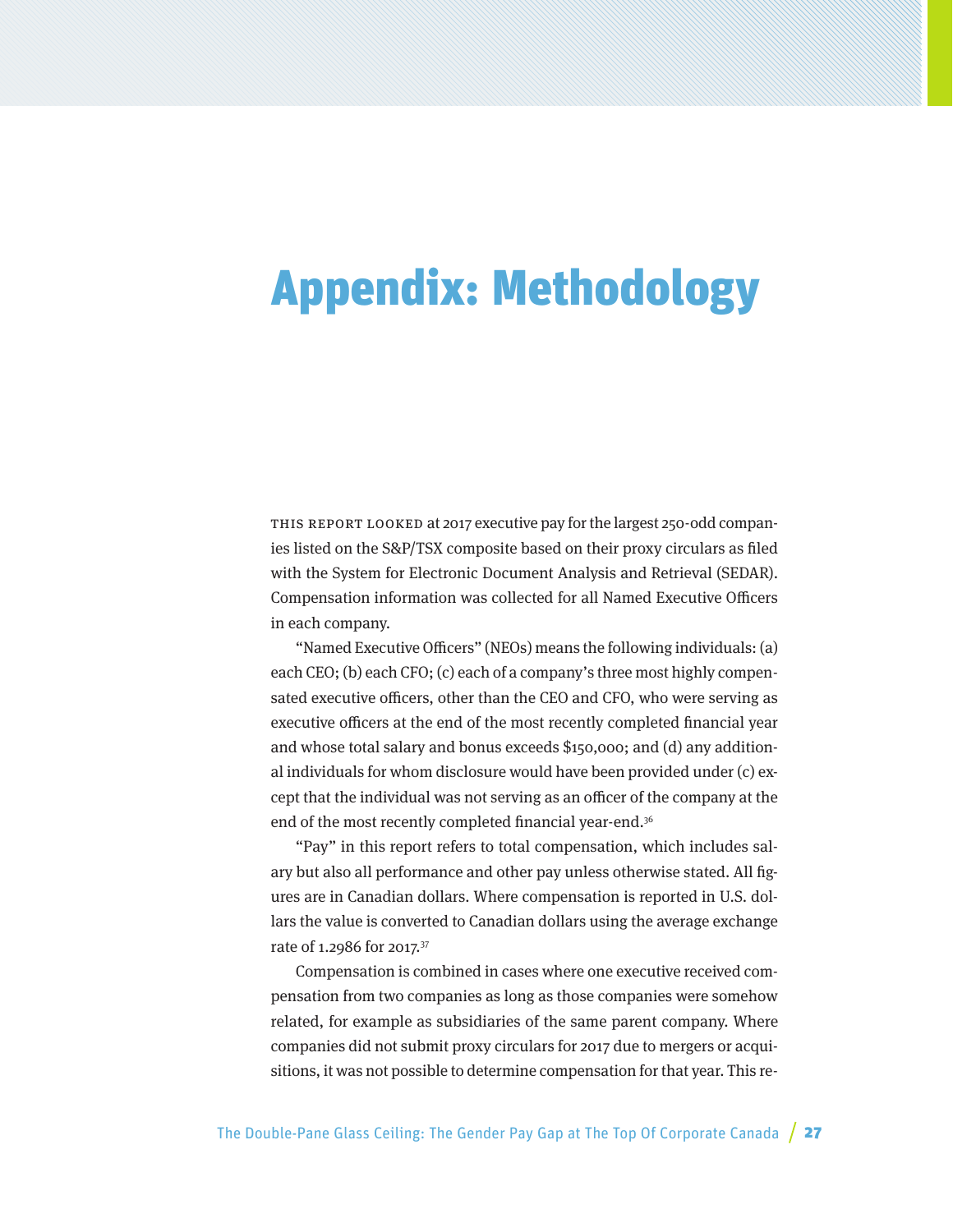port excluded compensation for executives who were compensated for only a portion of the year, due to retirement or departure from the company, and for executives who worked part-time.

The gender of NEOs was determined by the pronouns used in proxy circulars. This study included the 249 companies on the S&P/TSX Composite in June 2017, of which six were excluded because of missing proxy circulars due to mergers. This comprised 1,237 NEO records with compensation data. Fifteen records were removed as they were duplicates where an employee worked for two related companies. Another 33 records were excluded due to the employee working only part-time or part-year. The final number of executives included in the study was 1,189.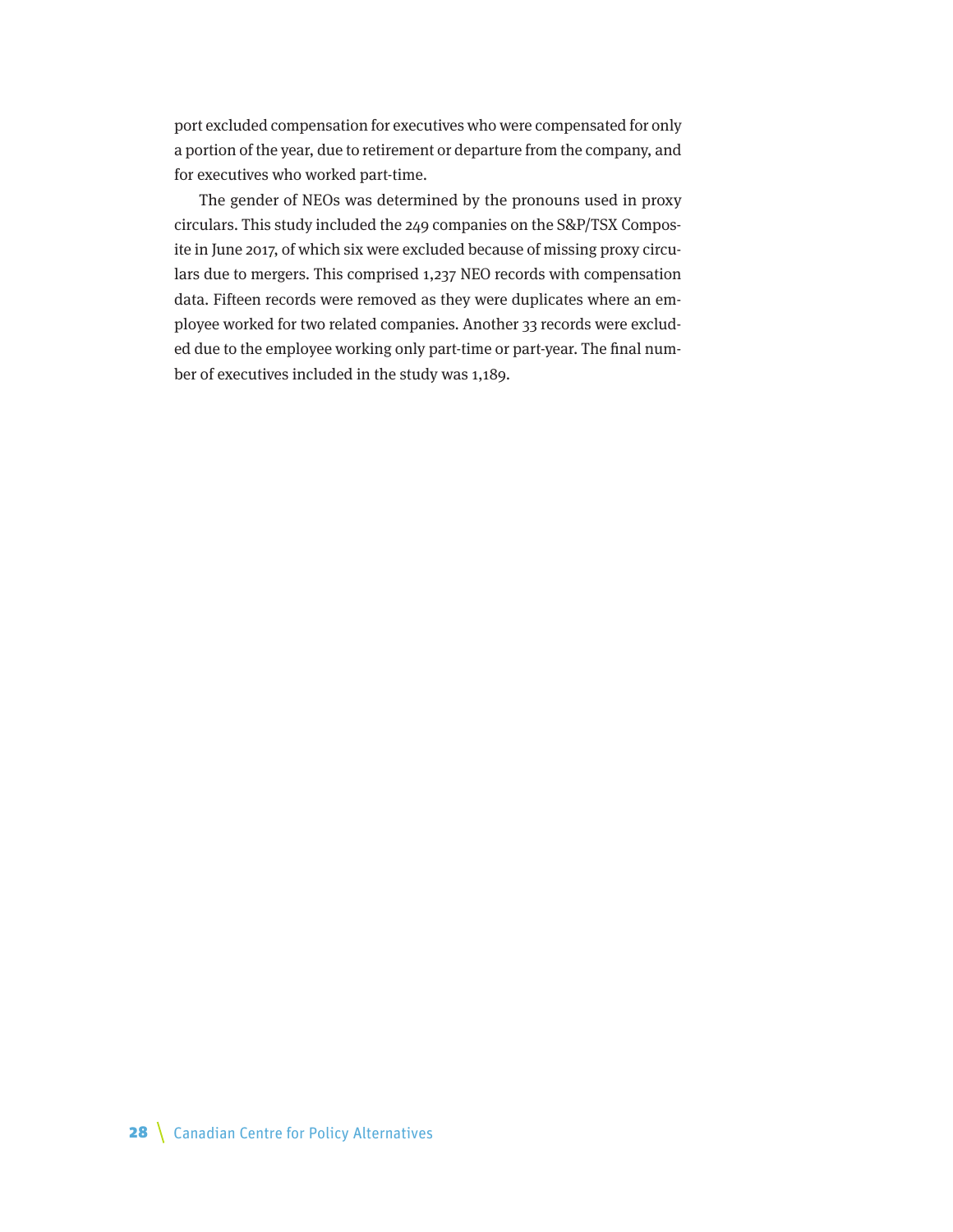### Notes

**1** Moyser, Melissa (2017), "Women and Paid Work," Women in Canada: A gender-based statistical report. Statistics Canada, Catalogue no. 89-503-X.

**2** OECD (2017), The Pursuit of Gender Equality: An Uphill Battle. OECD Publishing, Paris.

**3** OECD (2018), "Starting close, growing apart: Why the gender gap in labour income widens over the working life," Employment Outlook 2018. OECD Publishing, Paris.

**4** World Economic Forum, "The Global Gender Gap Report: 2017", pg 22 (https://www.weforum. org/reports/the-global-gender-gap-report-2017 )

**5** Ibid. pg 112.

**6** Catalyst. 2014 Catalyst Census: Women Board Directors. New York: Catalyst, 2015. (http://www. catalyst.org/knowledge/2014-catalyst-census-women-board-directors )

**7** Canadian Board Diversity Council, "ANNUAL REPORT CARD 2017: Advancing Diverse Leadership on Canada's Corporate Boards" PhaseNyne, (https://boarddiversity.ca/cbdc/annualreport/ )

**8** Andrew MacDougall, John Valley, Jordan Adler, Cory Bettel, Arash Param, Jake Schmidt, Amy Sigurdson, Thomas Strachan and Olivia Suppa, "2017 Diversity Disclosure Practices Women in leadership roles at TSX-listed companies" Osler, Hoskin & Harcourt LLP, 2017 (https://www. osler.com/en/resources/governance/2017/2017-diversity-disclosure-practices-report-women )

**9** David Macdonald, "Climbing up and kicking down: Executive pay in Canada," Canadian Centre for Policy Alternatives, January 2018.

**10** The one exception is Canadian Press' series on female executive pay in Canada. The most recent one Armina Ligaya and Tara Deschamps, "Fewer Women Leading Canada's Corporations Today Than 5 Years Ago" Canadian Press, July 31, 2018. (https://www.huffingtonpost.ca/2018/07/31/ women-workplace-canada\_a\_23493002/ )

**11** Specifically it requires disclosure of: 1) the number and percentage of women in executive positions or in board seats 2) any written policies concerning female appointment to the board of directors 3) whether nominating committees consider women in identifying and selection directors and executive officers  $4$ ) whether it has targets for women's representation on its board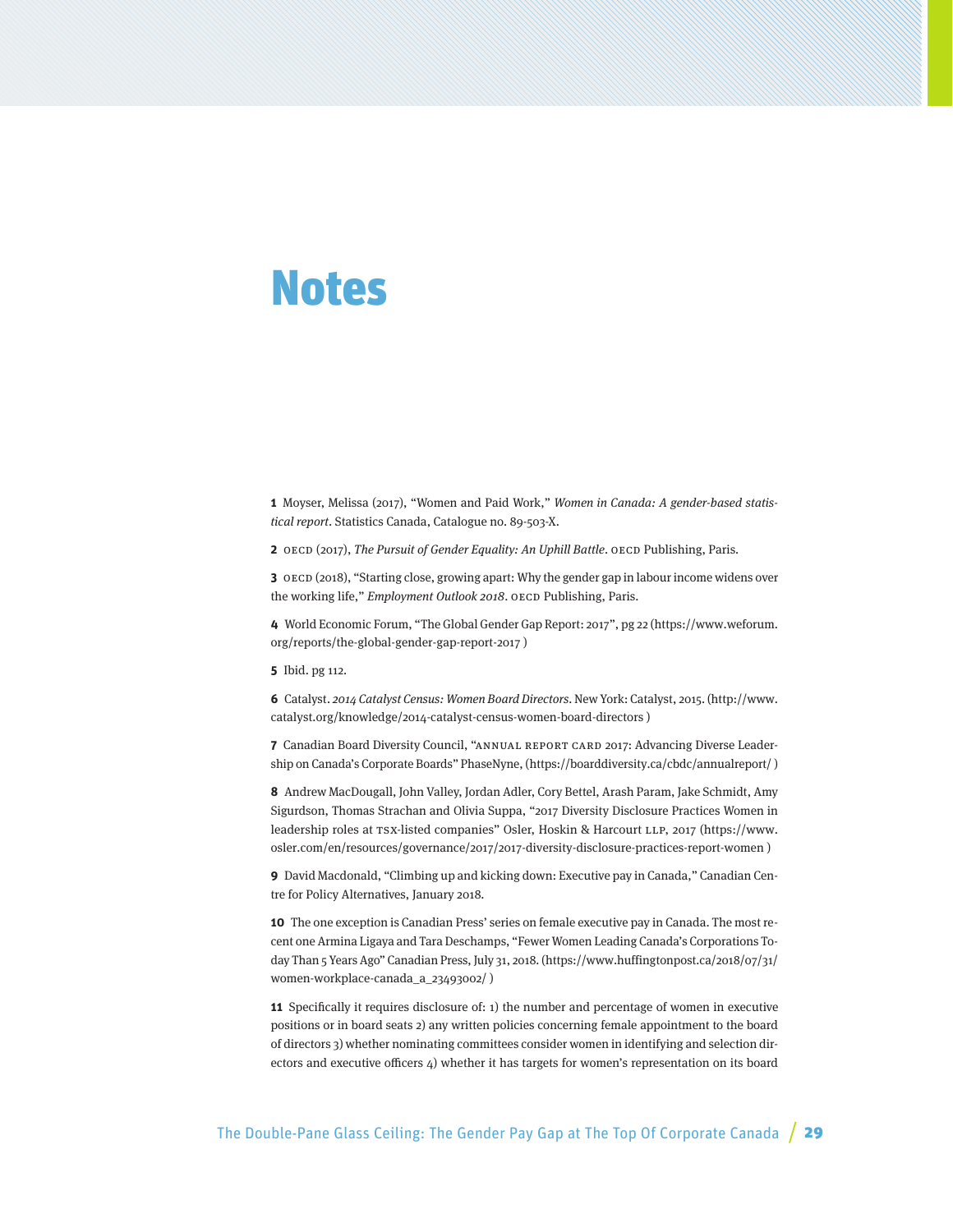and in executive officer positions, and 5) whether it has director term limits or other mechanisms of board renewal. See Canadian Securities Commission, "CSA Multilateral Staff Notice 58-309: Staff Review of Women on Boards and in Executive Officer Positions – Compliance with NI 58-101 Disclosure of Corporate Governance Practices", (http://www.osc.gov.on.ca/en/SecuritiesLaw\_ sn\_20171005\_58-309\_staff-review-women-on-boards.htm )

**12** Parliament of Canada, "Bill-C25: An Act to amend the Canada Business Corporations Act, the Canada Cooperatives Act, the Canada Not-for-profit Corporations Act, and the Competition Act", May, 2018 (http://www.parl.ca/DocumentViewer/en/42-1/bill/C-25/royal-assent )

**13** Canadian Board Diversity Council, "ANNUAL REPORT CARD 2017: Advancing Diverse Leadership on Canada's Corporate Boards" PhaseNyne, (https://boarddiversity.ca/cbdc/annualreport/ )

**14** Rima Ramchandani, Glen Johnson, Michele Cousens, "Women in the C-Suite: Can securities law advance gender equality?", Torys LLP, June, 2015 (https://www.torys.com/insights/ publications/2015/06/women-in-the-c-suite-can-securities-law-advance-gender-equality )

**15** Deloitte, "Women in the boardroom: A global perspective", fifth edition,2016, Appendix A, (https://www2.deloitte.com/content/dam/Deloitte/global/Documents/Risk/Women%20in%20 the%20boardroom%20a%20global%20perspective%20fifth%20edition.pdf )

**16** Egon Zehnder, "Global Board Diversity Analysis" (2016) Data tables slide 40-41 (https://www. egonzehnder.com/gbda)

**17** "Ten Years on from Norway's quote for women on corporate boards", the Economist, February 17th, 2018 (https://www.economist.com/business/2018/02/17/ten-years-on-from-norwaysquota-for-women-on-corporate-boards )

**18** Government of Quebec, "Act respecting the governance of state-owned enterprises: chapter G-1.02", (http://legisquebec.gouv.qc.ca/en/ShowDoc/cs/G-1.02 )

**19** David Macdonald, "Climbing up and kicking down: Executive pay in Canada," Canadian Centre for Policy Alternatives, January 2018.

**20** Statistics Canada, Table 14-10-0287-01 Labour force characteristics, monthly, seasonally adjusted and trend-cycle, last 5 months, Labour Force Survey, August 2018 population of women 25-64 (https://www150.statcan.gc.ca/t1/tbl1/en/cv.action?pid=1410028701 )

**21** Specifically using Blinder-Oaxaca decomposition. Regressions using the same model yield Adjusted r2= 0.341 with a model p-value that is statistically significant.

**22** It should be noted that while CEO and CFO positions are fairly standardized, other positions types are not. This lack of standardization may make categories unreliable over time and even between companies.

**23** David Macdonald, "Climbing up and kicking down: Executive pay in Canada," Canadian Centre for Policy Alternatives, January 2018.

**24** "Financial Post: Directory of Directors 2018", Grey House Publishing Canada, September 2017.

**25** Anna Beninger, "High-Potential Employees in the Pipeline: Maximizing the Talent Pool in Canadian Organizations", Catalyst, 2013 (http://www.catalyst.org/knowledge/high-potentialemployees-pipeline-maximizing-talent-pool-canadian-organizations).

**26** Ibid.

**27** Ibid.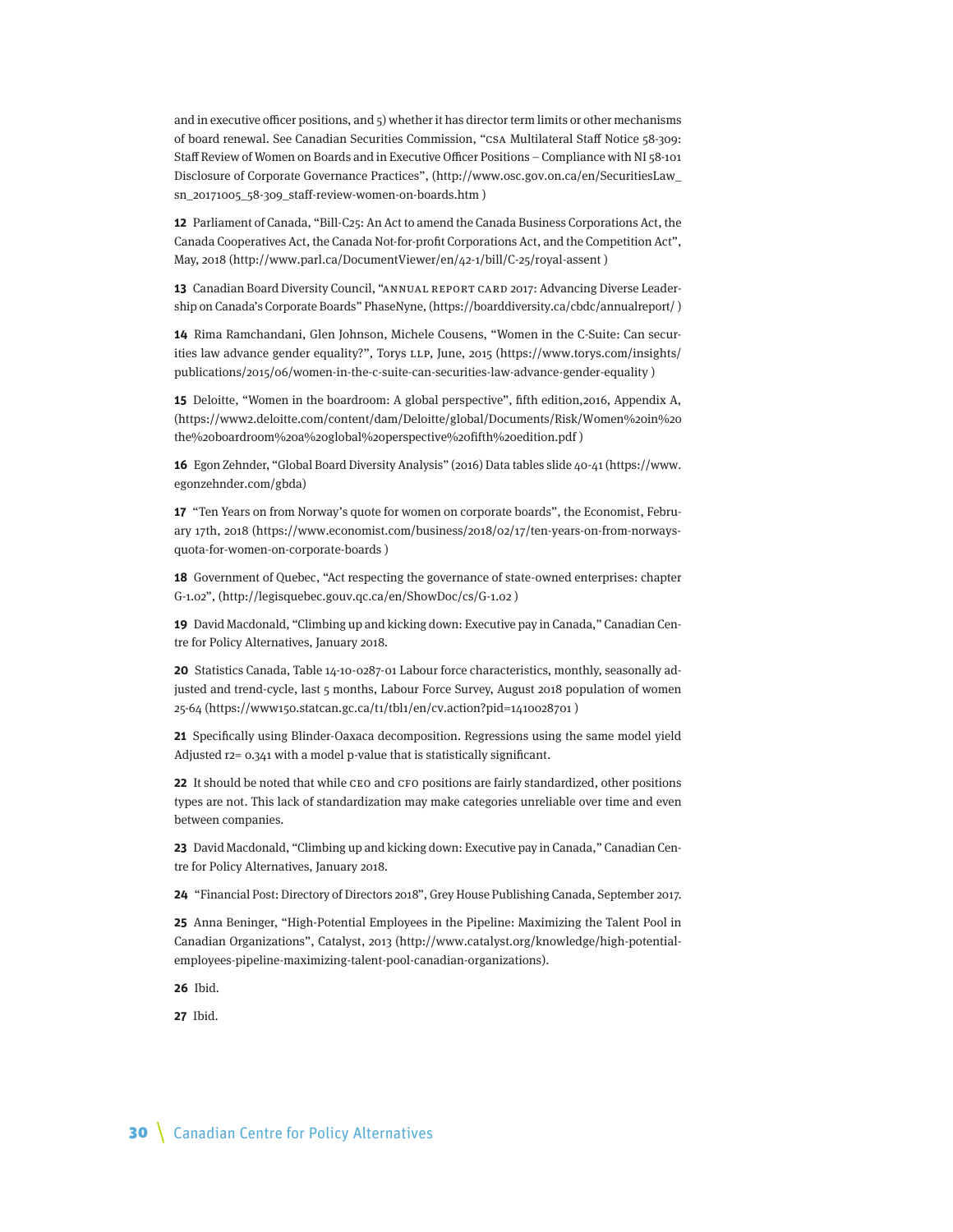**28** Anna Beninger, "High-Potential Employees in the Pipeline: Maximizing the Talent Pool in Canadian Organizations", Catalyst, 2013 (http://www.catalyst.org/knowledge/high-potentialemployees-pipeline-maximizing-talent-pool-canadian-organizations).

**29** Lean In, "Women in the workforce: 2015" McKinsey & Company, pg 14. (https://www.mckinsey. com/business-functions/organization/our-insights/women-in-the-workplace )

**30** Nancy M. Carter and Christine Silva, "Mentoring: Necessary But Insufficient for Advancement", Catalyst, 2010 (http://www.catalyst.org/knowledge/mentoring-necessary-insufficientadvancement ).

**31** McKinsey Global Institute, "The power of parity: Advancing women's equality in the United States" McKinsey & Company, April 2016 ( https://www.mckinsey.com/featured-insights/ employment-and-growth/the-power-of-parity-advancing-womens-equality-in-the-united-states ).

**32** Lean In, "Women in the workforce: 2015," McKinsey & Company, (https://www.mckinsey. com/business-functions/organization/our-insights/women-in-the-workplace )

**33** Linda Babcock and Sara Laschever, Women Don't Ask: The High Cost of Avoiding Negotiations—and Positive Strategies for Change, Bantam, 2007.

**34** Lean In, "Women in the workforce: 2015," McKinsey & Company, (https://www.mckinsey. com/business-functions/organization/our-insights/women-in-the-workplace )

**35** Robert H. Frank, Success and Luck: Good Fortune and the Myth of Meritocracy, Princeton Press, 2016.

**36** Ontario Securities Commission, "51-102-Continuous Disclosure Obligation" "http://www.osc. gov.on.ca/en/SecuritiesLaw\_51-102.htm"

**37** Bank of Canada, Annual Exchange Rates, 2017 (https://www.bankofcanada.ca/rates/exchange/ annual-average-exchange-rates/ ).